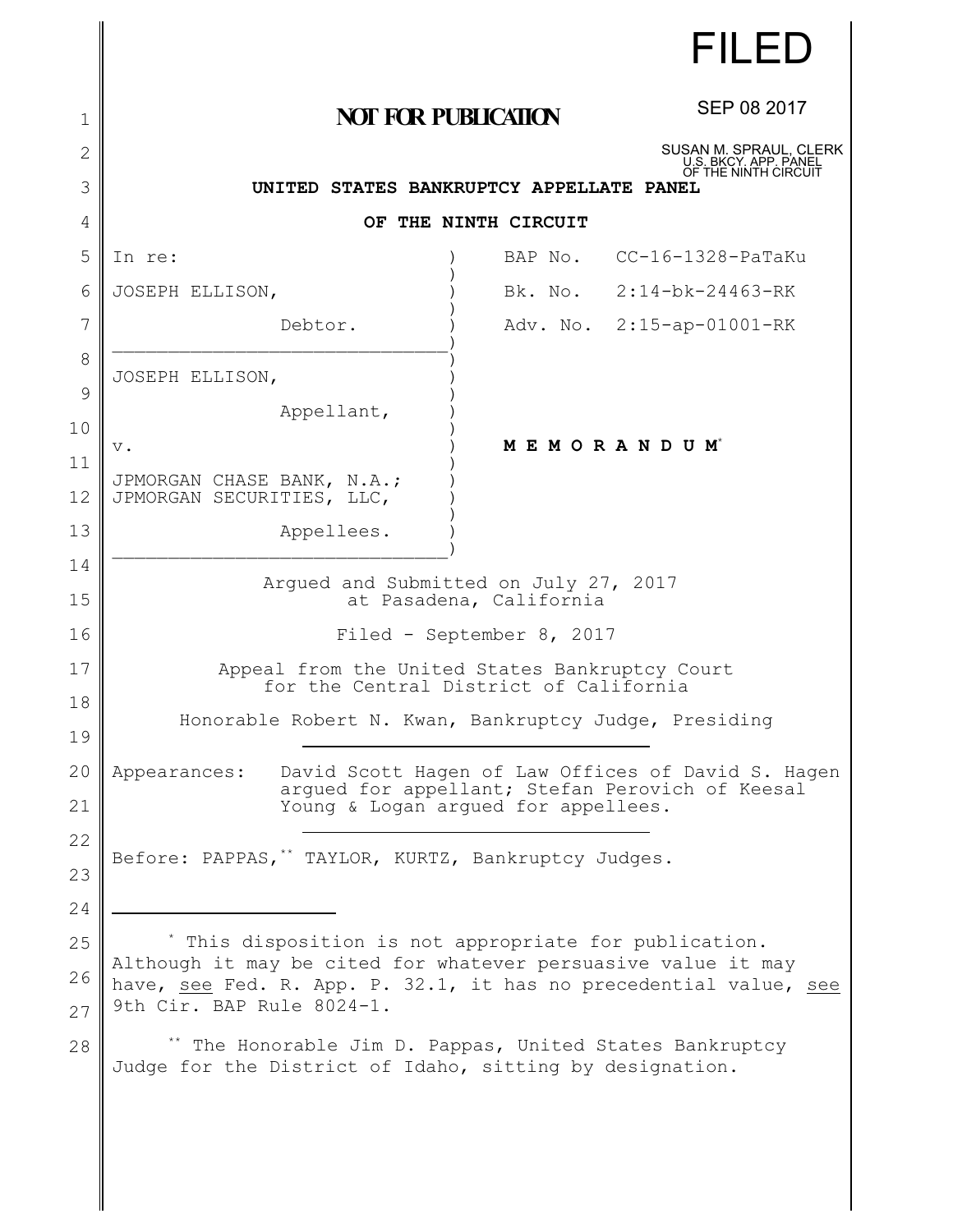1 2 3 4 5 6 7 8 9 10 11 Chapter  $7<sup>1</sup>$  debtor Joseph Ellison ("Debtor") appeals from the bankruptcy court's judgment denying him a discharge under  $$ 727(a)(2)(A).$  Debtor argues that the bankruptcy court erred, as a matter of law, by considering certain transfers he made prior to the bankruptcy filing as evidence of his intent to hinder or delay a creditor. Absent those errors, Debtor contends, the bankruptcy court could not have found he had the requisite intent in order to deny discharge. Debtor also argues that several of the bankruptcy court's critical factual findings were clearly erroneous. For the reasons explained below, we disagree and AFFIRM.

## **I. FACTS<sup>2</sup>**

### 13 **A. The FINRA Action and Shustak Fee Dispute**

12

22

14 15 16 17 Debtor lived in Los Angeles, California; he was employed by JPMorgan Chase Bank, N.A. and JPMorgan Securities, LLC ("JPM") as a financial advisor until approximately April 2012. While employed by JPM, Debtor developed an animus towards JPM.

18 19 20 21 In June 2012, Debtor commenced an arbitration action against JPM before the Financial Regulatory Authority ("FINRA") asserting various claims related to his employment. JPM filed a counterclaim in the FINRA action alleging that Debtor breached a

<sup>23</sup> 24 25  $1$  Unless otherwise indicated, all chapter and section references are to the Bankruptcy Code, 11 U.S.C. §§ 101–1532, and all Rule references are to the Federal Rules of Bankruptcy Procedure, Rules 1001–9037.

<sup>26</sup> 27 28  $2$  These facts are drawn largely from a stipulation of facts entered into by the parties in the bankruptcy court, and from Debtor's testimony at both a Rule 2004 examination and at the trial in the § 727 action.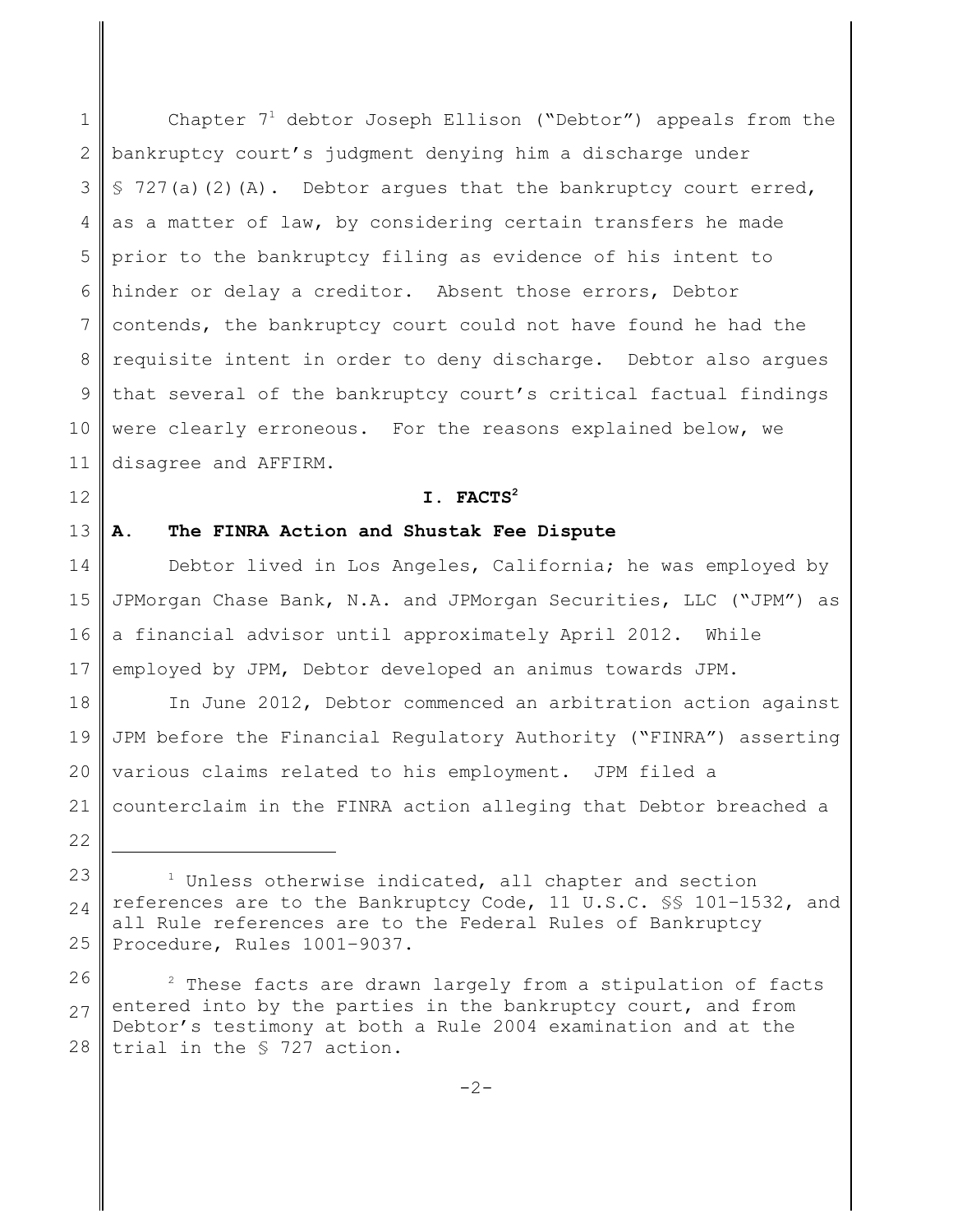1 contract by failing to repay a \$750,000 loan.

2 3 4 5 6 7 8 9 10 11 12 13 Initially, Debtor was represented in the FINRA action by Shustak & Partners LLP ("Shustak"). However, Debtor terminated Shustak due to a fee dispute, and a new attorney appeared for Debtor. While Debtor believed that he did not owe Shustak additional fees, Shustak disagreed, sued Debtor in state court, and promptly scheduled an ex parte hearing before the court seeking to freeze all of Debtor's assets. Debtor testified that he did not learn about the hearing until the night before, and as a result, his wife, who is a lawyer, had to make a 4 a.m. trip to San Diego to attend the hearing to thwart Shustak's efforts. Based upon this experience, Debtor testified he feared Shustak's further collection efforts.

#### 14 **B. Debtor Consults an Asset Protection Attorney**

15 16 17 18 19 20 21 In January 2014, Debtor was concerned enough with protecting his assets that he thought it prudent to travel to Nevada to meet with an asset protection attorney, Glen Woods ("Woods"). Debtor testified he understood that Woods' financial planning services were legal and appropriate and that one of his goals in meeting with Woods was to learn how to protect his assets from potential creditors.

22 23 24 25 26 Although Debtor found Woods to be sophisticated and knowledgeable, Debtor testified that he declined to follow Woods' advice and sought a refund of the fees paid to Woods because, in the days following the meeting, Woods failed to return his calls and provide documents requested by Debtor.

27 **C. Bank Accounts**

28

During relevant times, Debtor had several financial

-3-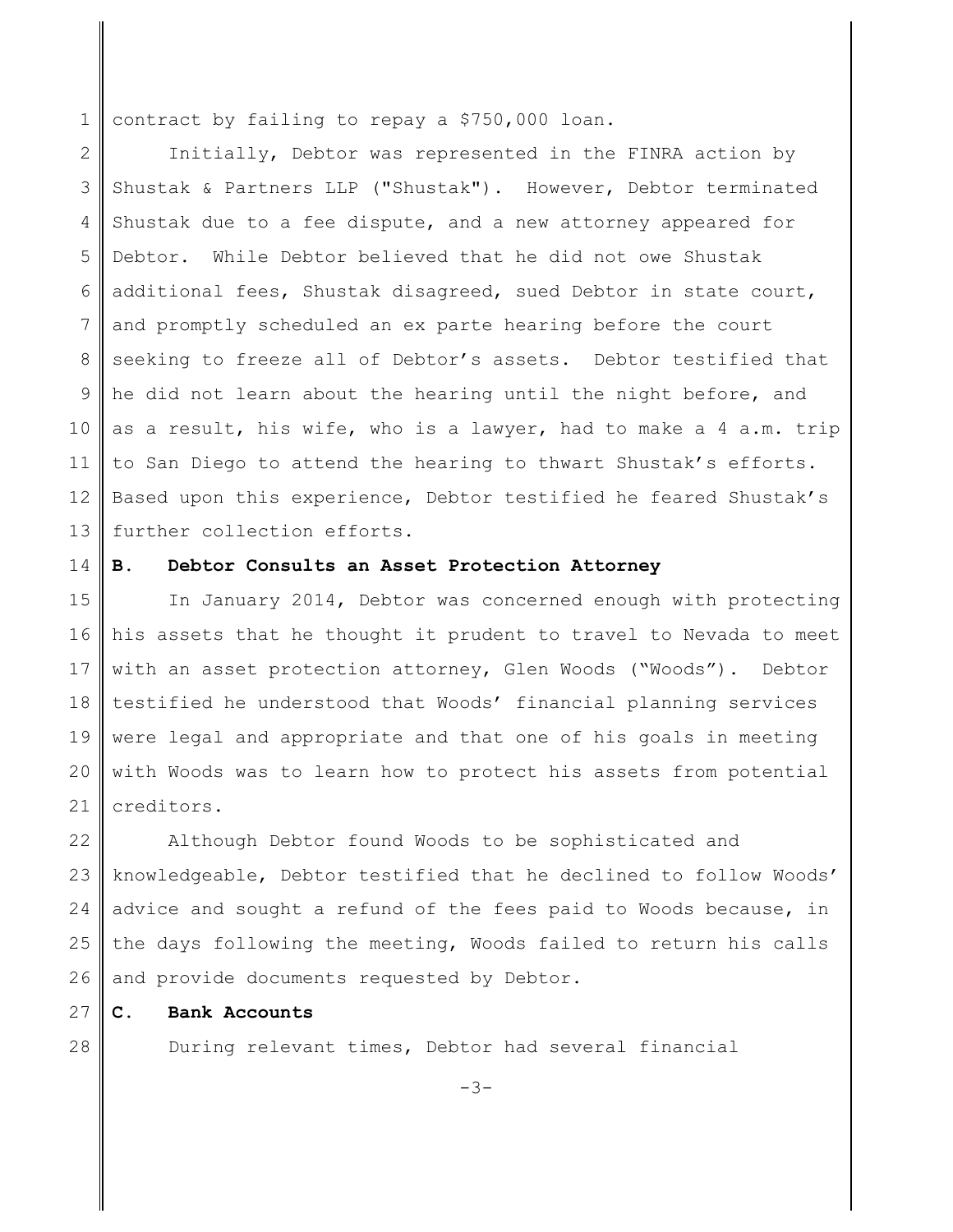1 2 3 4 5 accounts, including a City National Bank account ("Debtor's CNB Account") and a Mutual Securities, Inc. account ("Joint Account"). Importantly, when he later filed for bankruptcy relief, Debtor did not effectively claim an exemption in the funds in either of these accounts.<sup>3</sup>

6 7 8 9 10 11 12 Debtor's wife had an account in the name of her law office at City National Bank ("Wife's CNB Account"). Debtor testified that this was an account she used to pay both their personal bills and law office expenses. Debtor indicated he was not a signatory on the account and had no control over the way she used the funds in it. Even so, Debtor claimed the funds in Wife's CNB Account as exempt in his bankruptcy schedules.

13 14 15 16 17 18 19 20 In the years leading up to the bankruptcy filing, the couple's income was insufficient to support their lifestyle. Debtor testified that they were living off withdrawals from two IRAs maintained by him and his wife while he rebuilt his business. He explained that he would regularly transfer funds from the IRAs to Debtor's CNB Account, and then transfer the funds from Debtor's CNB Account to Wife's CNB Account, to pay their personal bills.

#### 21 **D. The Refinancing of Debtor's Home Mortgages**

24

22 23 Debtor and his wife owned a home in Los Angeles ("the Property"). While the FINRA action was pending, they refinanced

<sup>25</sup> 26 27 28  $3$  To be precise, in his Schedule C, Debtor listed the accounts with "(exempt)" in parenthesis at the end of the description. But the value of the claimed exemption in the schedule was "\$0.00." Debtor perhaps did this because he had used the entire amount of the exemption provided under C.C.P. § 703.140(b)(5) to claim the funds in Wife's CNB Account exempt.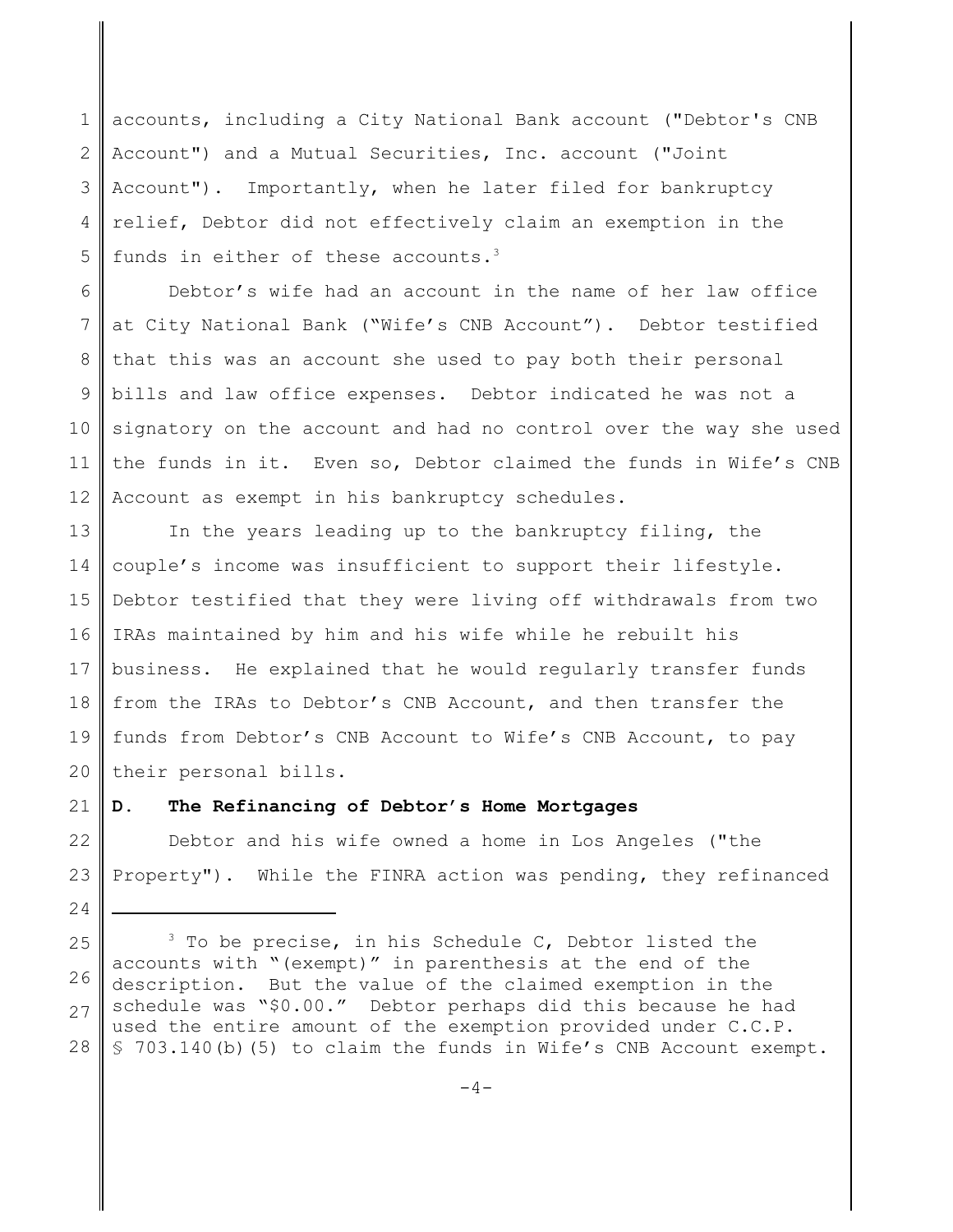1 2 3 4 the two mortgages on the Property. Debtor testified that the purpose of this refinancing was to survive during the arbitration and to allow him to avoid further depleting the IRAs. Debtor began his efforts to refinance the mortgages in the fall of 2013.

5 6 7 8 9 10 11 12 13 14 On February 14, 2014, Debtor and his wife obtained a new loan for approximately \$1,500,000 secured by a deed of trust on the Property ("First DOT"). Two weeks later, Debtor and his wife obtained another loan for \$200,000 secured by a second deed of trust on the Property ("Second DOT"). After the existing deeds of trust encumbering the Property were paid off, the remaining cash proceeds from the First and Second DOTs were deposited in Debtor's CNB Account. As a result of these deposits, as of March 1, 2014, Debtor's CNB account contained approximately \$249,000 of loan proceeds.

15 16 17 18 19 20 21 22 23 Debtor testified that based on appraisals he saw prior to refinancing, he believed there was still significant equity in the Property after refinancing. According to Debtor, he did not realize the Property may be worth only approximately \$1.5 million until June 2014, when he saw "Zillow" numbers and appraisals done in anticipation of his bankruptcy filing. If the Property was indeed valued at \$1.5 million when the mortgages were refinanced, and the First and Second DOTs totaled approximately \$1.7 million, the Property was fully encumbered after the refinance.

### 24 **E. Transfers and the Outcome of the FINRA Action**

25 26 27 28 In March 2014, Debtor transferred approximately \$38,000 from Debtor's CNB account to two of his friends. Debtor testified at his Rule 2004 examination that he did so to repay a personal loan, and a business project loan, although Debtor acknowledged

 $-5-$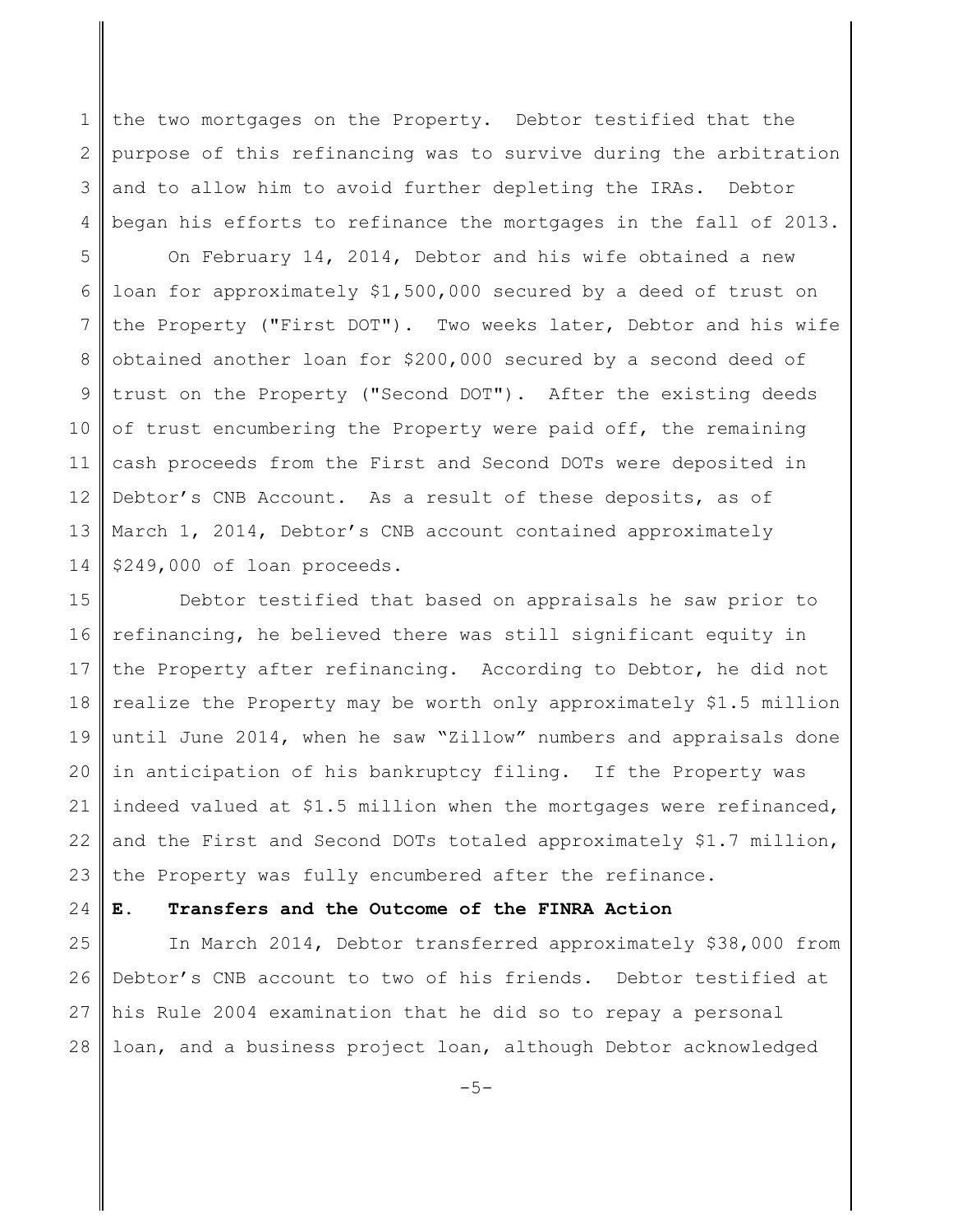1 2 that he had used the purported business loan proceeds to pay for living expenses.

3 4 5 In April 2014, Debtor made payments to two experts for the litigation with JPM. Debtor testified that, at that time, he still believed he would prevail against JPM.

6 7 8 From April 28 to May 6, 2014, the FINRA panel conducted an evidentiary hearing concerning Debtor's claim and JPM's counterclaim.

9 10 Later in May 2014, Debtor transferred \$18,000 from Debtor's CNB Account into Wife's CNB Account.

11 12 13 On June 3, 2014, the FINRA panel issued a decision rejecting Debtor's claims against JPM; the decision awarded JPM approximately \$790,000.

14 15 16 17 18 19 20 21 22 23 Following entry of the award, in June 2014, Debtor transferred an additional \$51,000 from Debtor's CNB Account to Wife's CNB Account. Debtor also transferred \$121,000 from Debtor's CNB Account to the bank account of a corporation whollyowned by Debtor, Clownputsch, Inc. ("the Clownputsch Account"). But a few days later, Debtor transferred \$119,000 back from the Clownputsch Account to Debtor's CNB Account. Debtor testified at his Rule 2004 examination that he made the transfer to the Clownputsch Account, in part, because he was afraid people were going to take his money and leave his family destitute.

#### 24 **F. Prepayment of the Property Mortgages**

25 26 27 28 On July 9, 2014, six days after receiving notice of the FINRA award, and three weeks before filing his bankruptcy petition, Debtor used funds in Debtor's CNB Account to make payments of approximately \$41,000 and \$11,000 to the lenders on

-6-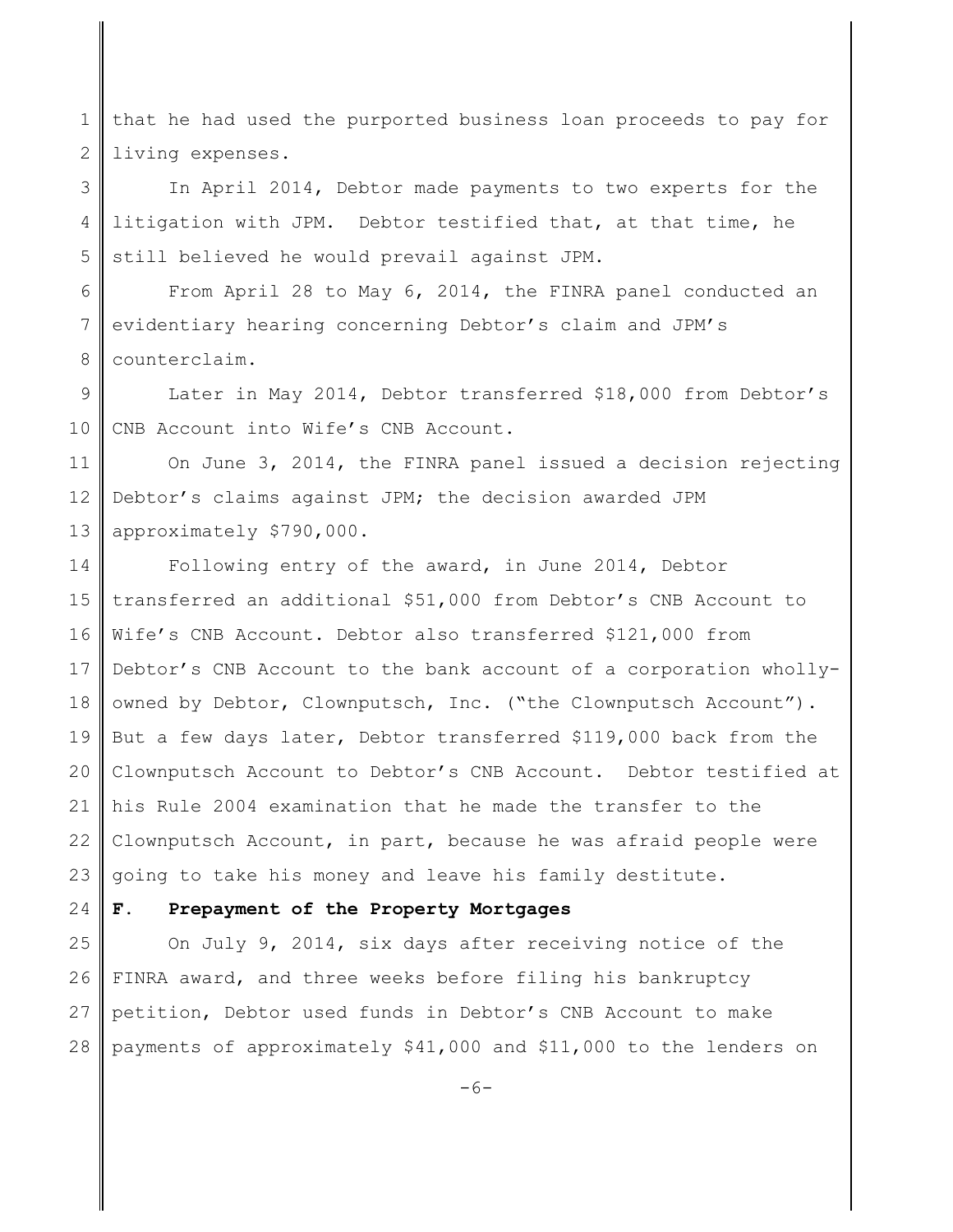1 2 3 the First and Second DOTs, respectively. Debtor instructed them to apply these amounts to the next six monthly payments due on the loans.

4 5 6 7 8 9 10 Debtor acknowledged that he had never previously made prepayments on the mortgages so far in advance. He explained that he made these payments because he wanted to protect his family and to ensure money was not available for Shustak to seize. At his Rule 2004 examination, Debtor also testified he felt the need to protect his family because of the FINRA award and threatening letters he received from JPM.

11 12 13 On July 17, 2014, JPM commenced an action in the United States District Court for the Central District of California for judicial confirmation of the FINRA award.

#### 14 **G. The Bankruptcy Case and More Transfers**

15 16 17 18 19 20 21 On July 29, 2014, Debtor filed a chapter 7 petition. Debtor acknowledged that, but for the JPM award, he would not have filed for bankruptcy relief. Debtor's Schedule F lists unsecured debts totaling approximately \$925,000, including an undisputed claim of \$789,000 owed to JPM on account of the FINRA award, and a disputed \$45,000 debt owed to Shustak for attorneys fees. These were Debtor's two largest unsecured creditors.

22 23 24 25 26 27 28 Just before Debtor filed his petition, in four separate transactions, Debtor transferred approximately \$31,600 from the non-exempt Joint Account to various parties, including a \$17,000 transfer to Wife's CNB Account on the petition date. As a result of the four transfers, the balance of the Joint Account decreased from approximately \$33,000 to the approximately \$2,000 Debtor disclosed in his Schedule B.

-7-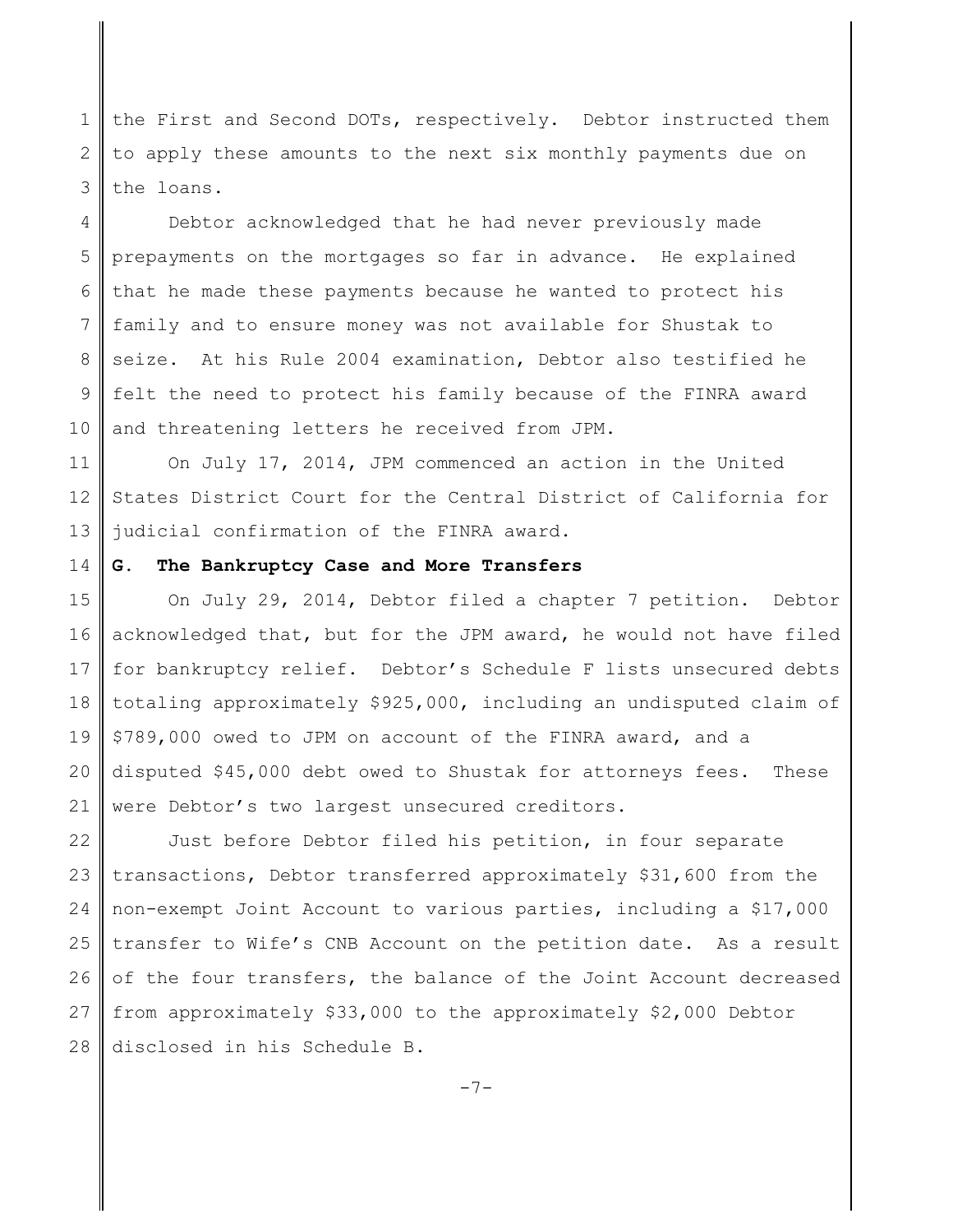#### 1 **H. The Adversary Proceeding**

2 3 4 5 6 7 8 9 10 11 12 On January 2, 2015, JPM filed an adversary complaint objecting to Debtor's discharge pursuant to  $\frac{1}{2}$  727(a)(2)(A).<sup>4</sup> The parties filed a pre-trial stipulation setting forth uncontested facts, which the bankruptcy court approved. On November 19, 2015, the bankruptcy court conducted a trial in the adversary proceeding at which Debtor testified. On September 23, 2016, the bankruptcy court entered a memorandum decision and judgment denying Debtor's discharge under § 727(a)(2)(A) because, it determined, Debtor made transfers within the year preceding the filing of his bankruptcy petition with the intent to hinder or delay a creditor.

13 14

Debtor timely appealed the judgment denying discharge.

# **II. JURISDICTION**

15 16 17 The bankruptcy court had jurisdiction under 28 U.S.C. §§ 1334 and 157(b)(2)(J). The Panel has jurisdiction over this appeal under  $28 \text{ U.S.C. }$   $\frac{6}{5}$  158(b).

**III. ISSUE**

19 20 Did the bankruptcy court err by denying Debtor's discharge under § 727(a)(2)(A)?

21

24

18

# **IV. STANDARD OF REVIEW**

22 23 In reviewing a judgment denying a discharge, we review: "(1) the bankruptcy court's determinations of the historical

25 26 27 28 <sup>4</sup> JPM also objected to Debtor's discharge under  $$ 727(a)(2)(B).$  The bankruptcy court decided that JPM abandoned this claim by failing to introduce evidence or argument to support it at trial. Thus, the court based its judgment against Debtor solely on  $\frac{1}{2}$  727(a)(2)(A). JPM has not argued otherwise in this appeal.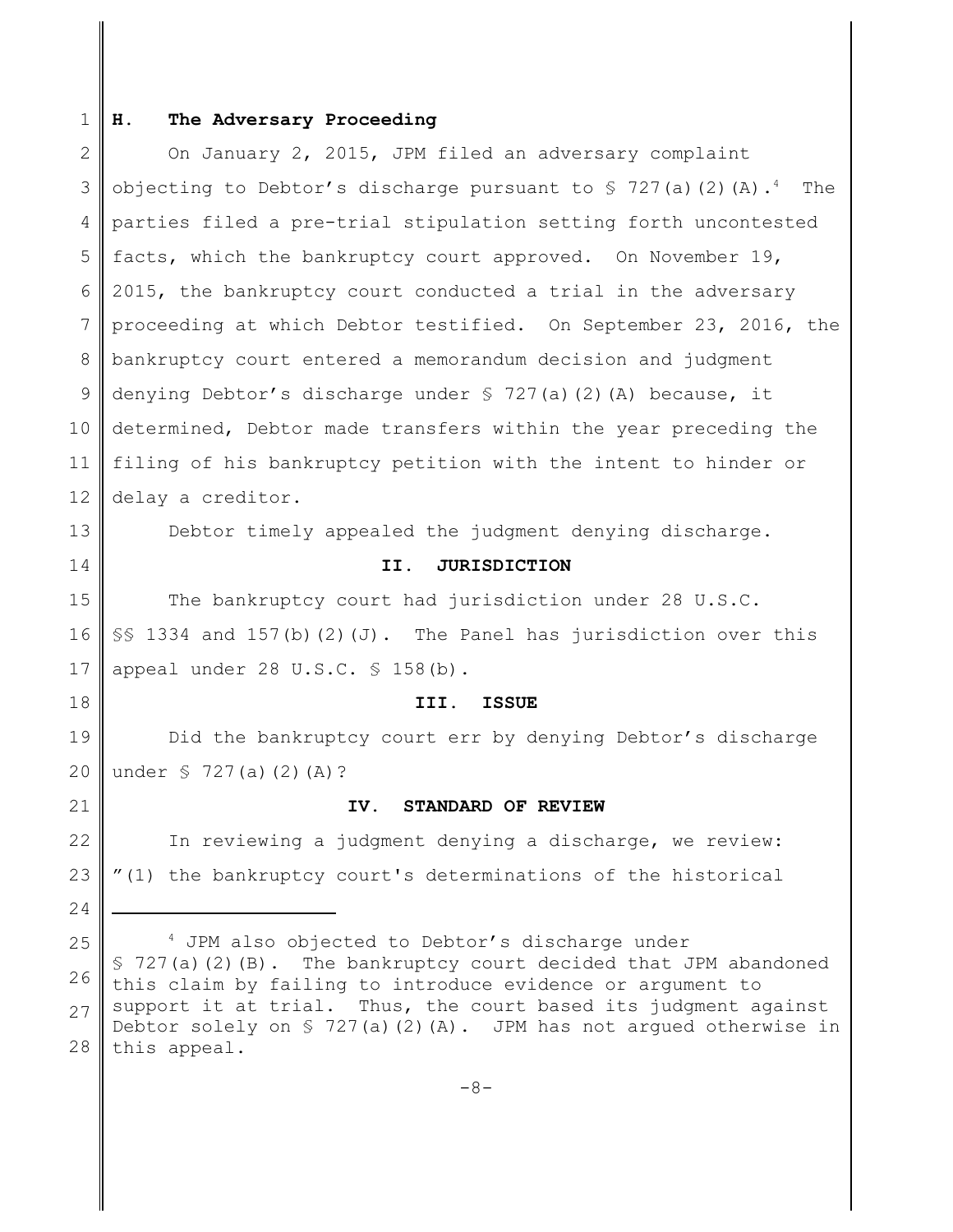1 2 3 4 5 6 7 facts for clear error; (2) its selection of the applicable legal rules under § 727 de novo; and (3) its application of the facts to those rules requiring the exercise of judgments about values animating the rules de novo." DeNoce v. Neff (In re Neff), 505 B.R. 255, 262 (9th Cir. BAP 2014) (citing Searles v. Riley (In re Searles), 317 B.R. 368, 373 (9th Cir. BAP 2004), aff'd, 212 Fed.Appx. 589 (9th Cir. 2006)).

8 9 10 11 12 13 14 15 16 17 18 19 The bankruptcy court's determinations concerning the debtor's intent are factual matters reviewed for clear error. Beauchamp v. Hoose (In re Beauchamp), 236 B.R. 727, 729 (9th Cir. BAP 1999). Fact findings are clearly erroneous if they are illogical, implausible, or without support in the record. Retz v. Samson (In re Retz), 606 F.3d 1189, 1196 (9th Cir. 2010). We give great deference to the bankruptcy court's fact findings when based upon its determinations as to the credibility of witnesses. Id. If two views of the evidence are possible, the trial judge's choice between them cannot be clearly erroneous. Anderson v. City of Bessemer City, N.C., 470 U.S. 564, 573–75 (1985); Ng v. Farmer (In re Ng), 477 B.R. 118, 132 (9th Cir. BAP 2012).

**V. DISCUSSION**

21 22 The bankruptcy court denied Debtor's discharge under  $$727(a)(2)(A)$ , which provides that:

23 24 25 The court shall grant the debtor a discharge, unless . . . the debtor, with intent to hinder, delay, or defraud a creditor . . . has transferred . . . property of the debtor, within one year before the date of the filing of the petition.

26  $$727(a)(2)(A).$ 

20

27 28 The party seeking denial of a discharge under  $\S$  727(a)(2) must prove by a preponderance of evidence that there was: "(1) a

-9-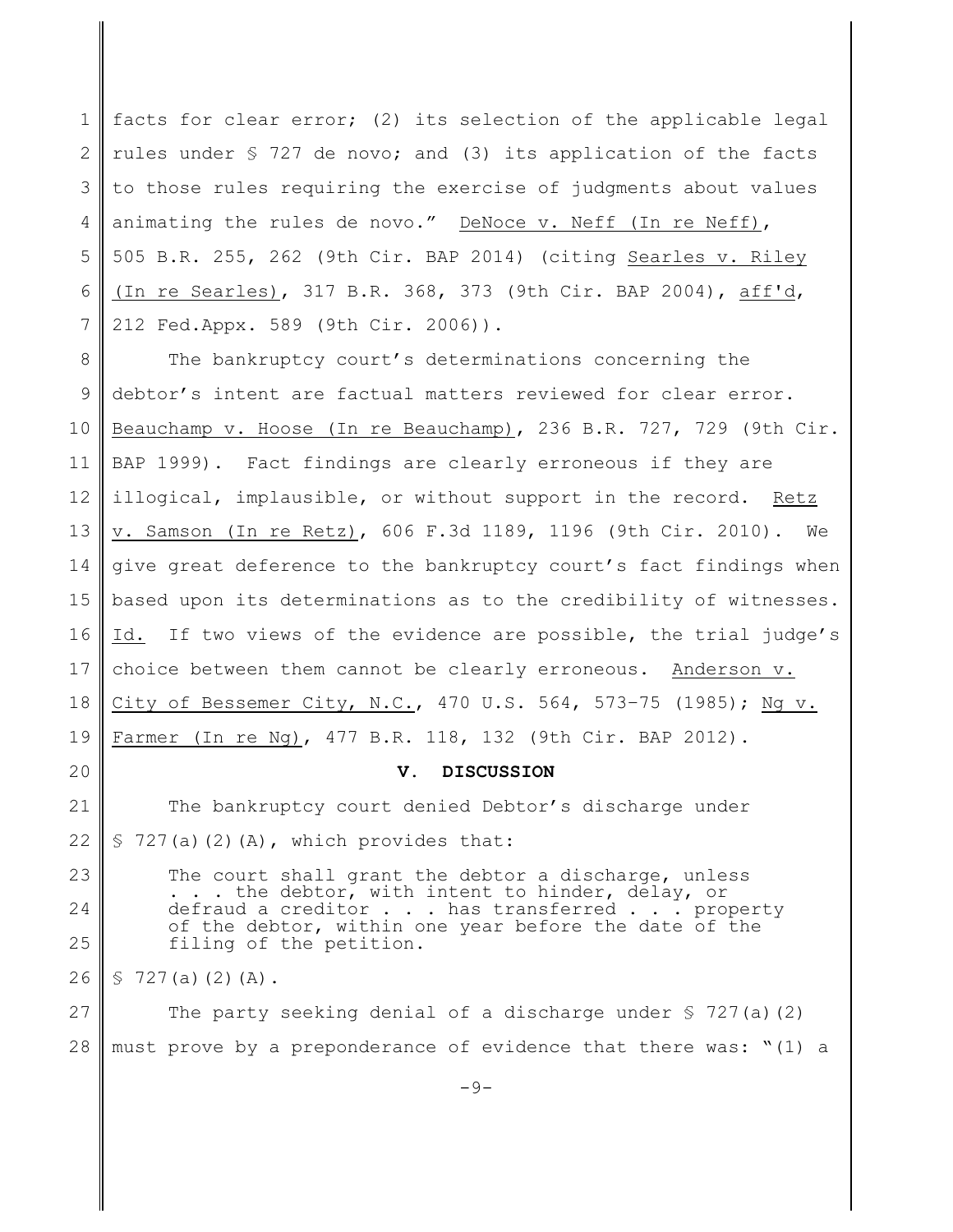1 2 3 4 5 6 7 8 9 10 11 disposition of property, such as a transfer or concealment, and (2) a subjective intent on the debtor's part to hinder, delay or defraud a creditor through the act [of] disposing of the property." Hughes v. Lawson (In re Lawson), 122 F.3d 1237, 1240 (9th Cir. 1997); Khalil v. Developers Sur. & Indem. Co. (In re Khalil), 379 B.R. 163, 172 (9th Cir. BAP 2007) (holding that the burden of proof in a § 727 action is a preponderance of the evidence). Courts should interpret § 727 liberally in favor of debtors and strictly against parties objecting to discharge. In re Retz, 606 F.3d at 1196 (quoting Bernard v. Sheaffer (In re Bernard), 96 F.3d 1279, 1281 (9th Cir. 1996)).

12 **A. Transfers** 

13 14 15 16 17 18 Relying on the Code's definition of "transfer", § 101(54), the bankruptcy court concluded that, because each of the following transactions involved the disposition of or parting with property occurring within the statutory time period, they constituted transfers by Debtor for purposes of the first Lawson element:

19 20 21 22 23 24 25 (1) the refinancing of the mortgages on the Property and the transfers of the loan proceeds to Debtor's accounts; (2) the \$38,000 transfer to pay off loans from friends; (3) the \$51,000 transfer to Wife's CNB Account; (4) the five months of prepayments made to the mortgage lenders;<sup>5</sup>

<sup>26</sup> 27 28 <sup>5</sup> The bankruptcy court found that because the amounts Debtor paid the lenders included the currently-due monthly payment, the transfers amounted to only a five month prepayment, despite the (continued...)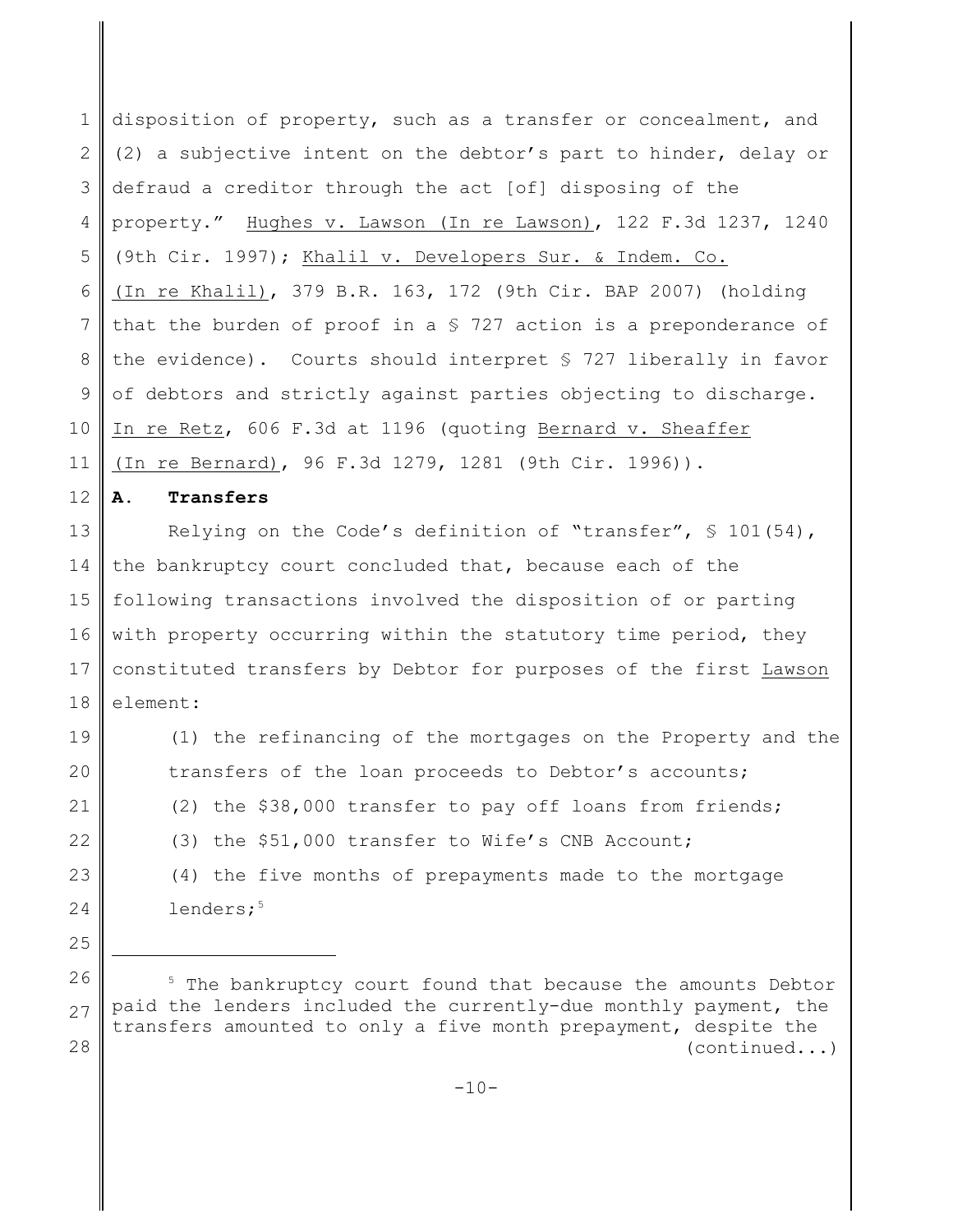1 2 3 4 (5) the \$31,600 in transfers from the Joint Account, including \$17,000 to Debtor's wife on the petition date; and (6) the \$2,000 transferred to the Clownputsch Account that was not later transferred back.

5 6 7 We agree with the bankruptcy court that these transactions were transfers for purposes of deciding whether Debtor's discharge should be denied under  $\frac{1}{2}$  727(a)(2)(A).<sup>6</sup>

8 **B. Intent**

21

9 10 11 12 13 14 15 16 17 18 19 20 Whether Debtor acted with the intent to hinder, delay, or defraud a creditor in making the subject transfers in this case "is a question of fact that requires the trier of fact to delve into the mind of the debtor." In re Searles, 317 B.R. at 379 (citing Emmett Valley Assocs. v. Woodfield (In re Woodfield), 978 F.2d 516, 518 (9th Cir. 1992)). To do so, the bankruptcy court could infer Debtor's intent from the circumstances surrounding the transactions. In re Woodfield, 978 F.2d at 618 (citing First Beverly Bank v. Adeeb (In re Adeeb), 787 F.2d 1339, 1342-43 (9th Cir. 1986)). Debtor's course of conduct could also be probative on the question of his intent. Wolkowitz v. Beverly (In re Beverly), 374 B.R. 221, 243 (9th Cir. BAP 2007), aff'd in

24 25 26 27 28  $6$  At oral argument, Debtor for the first time challenged the bankruptcy court's decision that some of these transactions qualified as "transfers" for purposes of  $\S$  727(a)(2)(A). However, Debtor waived that argument by failing to raise it in his opening brief, and we decline to address it. See Darby v. Zimmerman (In re Popp), 323 B.R. 260, 273 (9th Cir. BAP 2005) (citing Laboa v. Calderon, 224 F.3d 972, 982 n.6 (9th Cir. 2000)).

<sup>22</sup> 23  $5(\ldots$ continued) parties' stipulation that it was six months.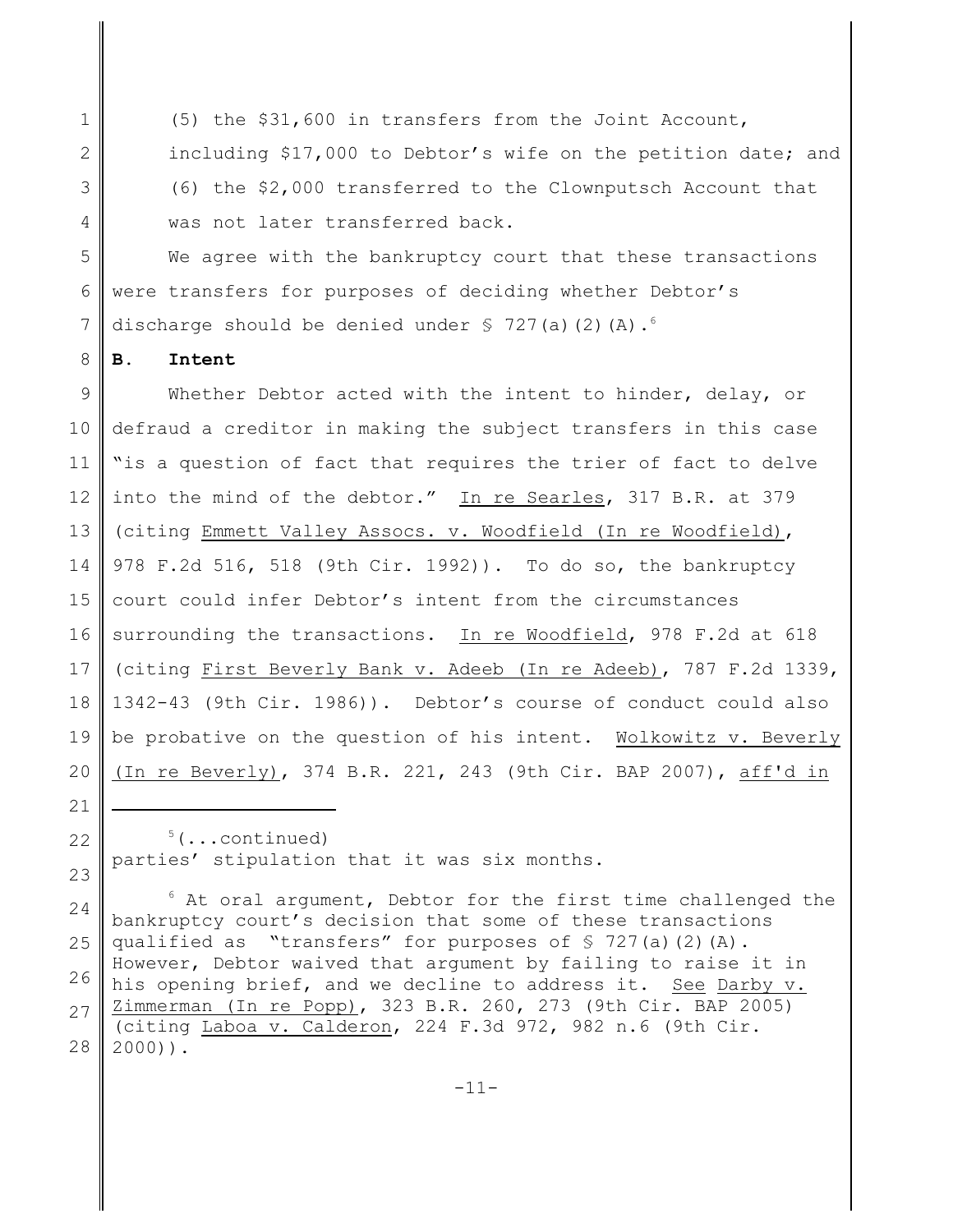1 2 3 4 5 6 7 8 9 10 11 12 13 part, dismissed in part, 551 F.3d 1092 (9th Cir. 2008) (citing In re Adeeb, 787 F.2d at 1343 and other cases)). In this appeal, Debtor focuses on two questions, both of which he argues are "legal" issues concerning the bankruptcy court's decision: (1) Did the bankruptcy court commit an error of law by considering Debtor's pre-bankruptcy payments to creditors as evidence of his intent to hinder, delay, or defraud a creditor? (2) Did the bankruptcy court err, as a matter of law, by considering his transfer of community property funds from Debtor's CNB Account to Wife's CNB Account as evidence of Debtor's intent to hinder, delay, or defraud a creditor? Debtor also contests a number of the specific factual findings made by the bankruptcy court.

14 15

# **1. Payments to Creditors as Evidence of Intent to Hinder or Delay a Creditor**

16 17 18 19 20 21 22 23 24 25 The bankruptcy court concluded that while Debtor's prepayments to the mortgage lenders, standing alone, could not support a denial of discharge, those transfers could be considered as evidence of his intent in making the transfers, and others, in connection with the other relevant facts. Relying on the Ninth Circuit's decision in Hultman v. Tevis, Debtor argues that the bankruptcy court erred, as a matter of law, when it considered the mortgage prepayments as evidence of his intent to hinder or delay a creditor. 82 F.2d 940 (9th Cir. 1936). We disagree.

26 27 28 In Hultman, within the year preceding the debtor's bankruptcy, he used money he received from a spendthrift trust to partially pay a large debt owed to his son. 82 F.2d at 941.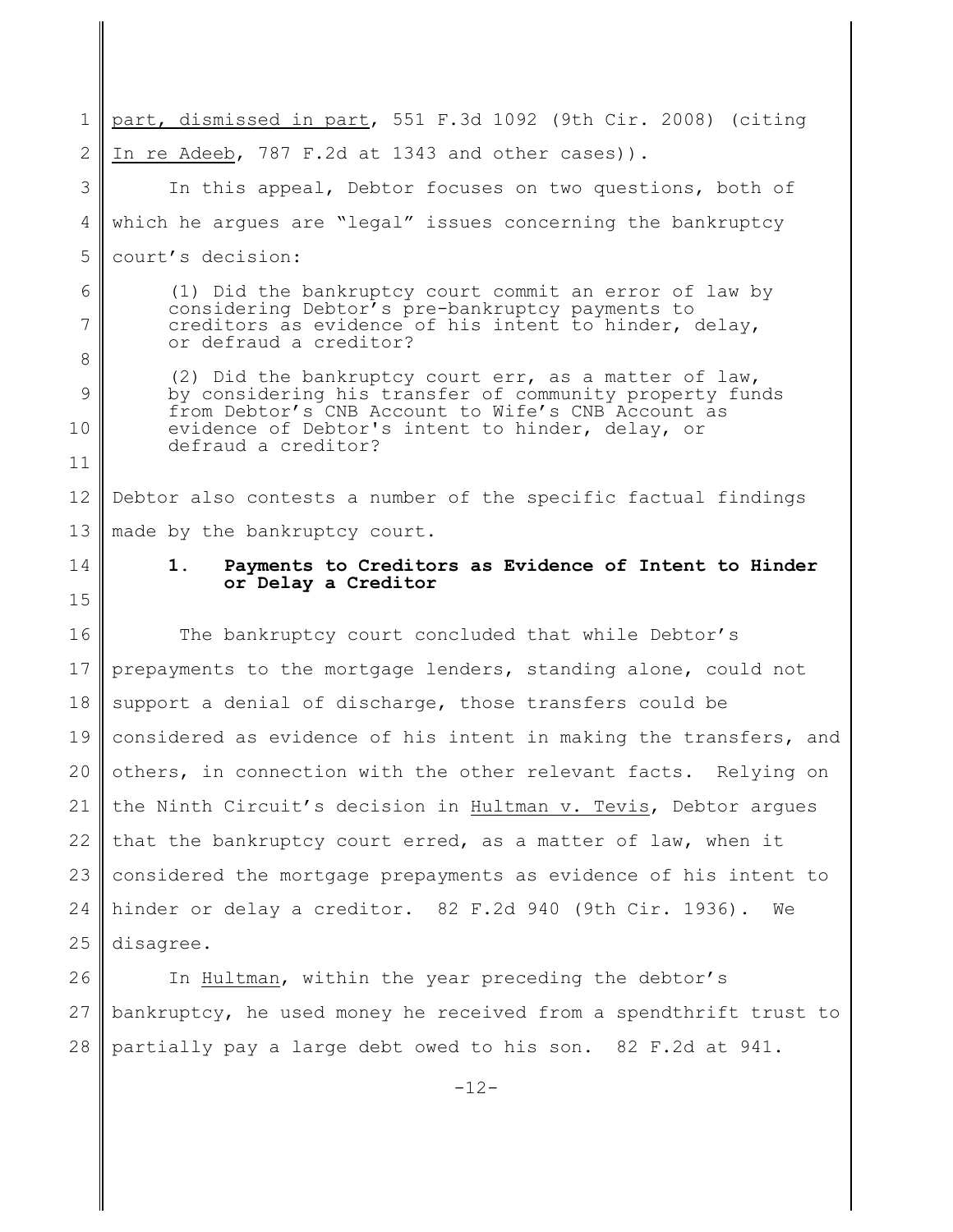1 2 3 4 Prior to making the payment, the debtor's attorney advised him that the money received from the trust could not be taken by his creditors, even after it reached his hands. Id. In litigation in his bankruptcy case, a special master found that:

5 6 7 8 The bankrupt, in good faith, believed and relied on his attorneys' advice and acted on it in making the transfer to his son. Furthermore, the amount of money so transferred was less than the amount then owing by the bankrupt to his son. **The mere fact a bankrupt has made a preferential payment or transfer to one of his creditors is no ground for denying a discharge**.

9 10 11 12 13 Id. (emphasis added). Based upon these findings, the district court rejected the trustee's objection to the debtor's discharge. Id. On appeal by the trustee to the Ninth Circuit, the master's findings of fact were not challenged by the trustee, and were accepted by the Ninth Circuit. Id.

14 15 16 17 18 19 20 21 22 23 24 Debtor urges us to interpret the highlighted statement that was accepted by the Ninth Circuit in Hultman to mean that a debtor's payment or transfer to a creditor can never be considered as evidence of the debtor's intent to hinder, delay, or defraud his other creditors. But Hultman does not so hold. First, the debtor in Hultman was found to have made the transfers in good faith because of his reliance on the advice of counsel. 82 F.2d at 941. And second, because the debtor in Hultman made the transfers in good faith, "the mere fact" that the debtor elected to pay a creditor was the "only" fact that supported denial of discharge. Id.

25 26 27 28 Unlike in Hultman, here, Debtor did not rely on advice of counsel in making the various transfers to his creditors. In addition, the bankruptcy court identified more than a single payment to a creditor to support its decision to deny Debtor's

-13-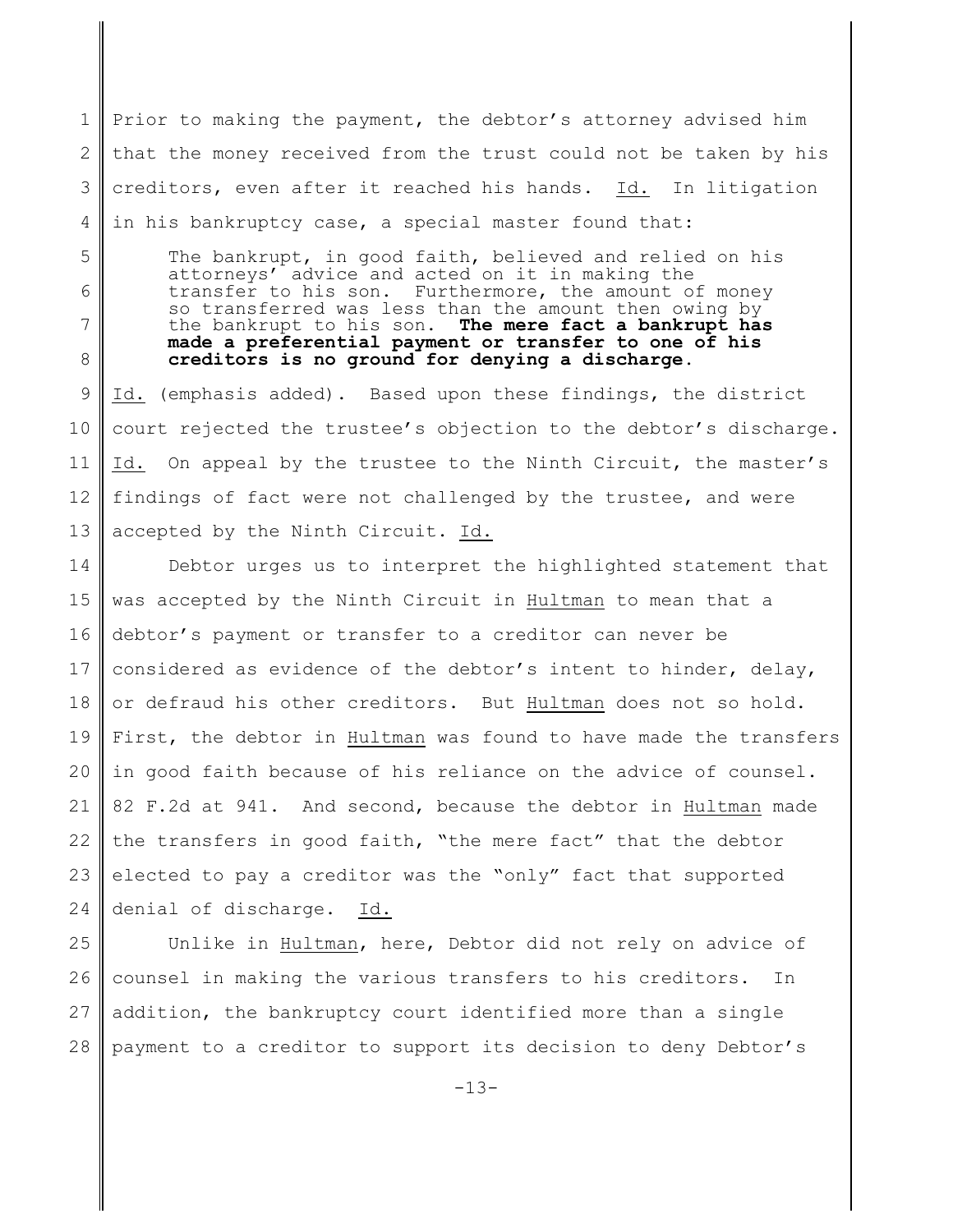1 2 3 4 5 6 7 discharge. Therefore, Hultman does not control. Instead, we conclude that, in determining whether Debtor should benefit from a discharge of creditors' claims against him, the bankruptcy court did not err by considering Debtor's prepetition payments to his mortgage and other creditors, along with all other relevant evidence, to discern whether Debtor acted with the sort of intent discouraged under  $$ 727(a)(2)(A)$ .

8 9 10 11 12 13 14 15 16 17 18 19 20 21 22 This interpretation of  $\frac{1}{2}$  727(a)(2)(A) and Hultman is consistent with the Panel's prior decisions. Recently, in Cooke, although all but one of the debtor's transfers were payments to creditors, a majority of the Panel affirmed the bankruptcy court's decision denying a discharge under  $\S$  727(a)(2)(A), perceiving no clear error had been made by the bankruptcy court in finding that debtor intended to hinder or delay a judgment creditor. 2016 WL 4039699 at  $*$  6.<sup>7</sup> In that case, like here, the debtor testified that he knew the objecting creditor might try to collect and that he did not want the creditor to have the money he paid to other creditors. Id. There was also other evidence to support the bankruptcy court's finding that the debtor acted with the requisite intent.  $Id.$  at  $*7<sup>8</sup>$ ; see also Perrine v. Speier (In re Perrine), 2008 WL 8448835, \*5 (9th Cir BAP 2008) ("unlike [in] Hultman, there was additional evidence of intent to

<sup>23</sup>

<sup>24</sup> 25  $7$  The majority in Cooke distinguished Hultman because the debtor did not effectively raise any "advice of counsel" defense. 2016 WL 4039699 at \*5 n. 5.

<sup>26</sup> 27 28 <sup>8</sup> The bankruptcy court considered the timing and amount of the transfers, debtor's motivation to make the transfers, and the credibility of the debtor's explanation regarding the transfers. In re Cooke, 2016 WL at \*7 n.6.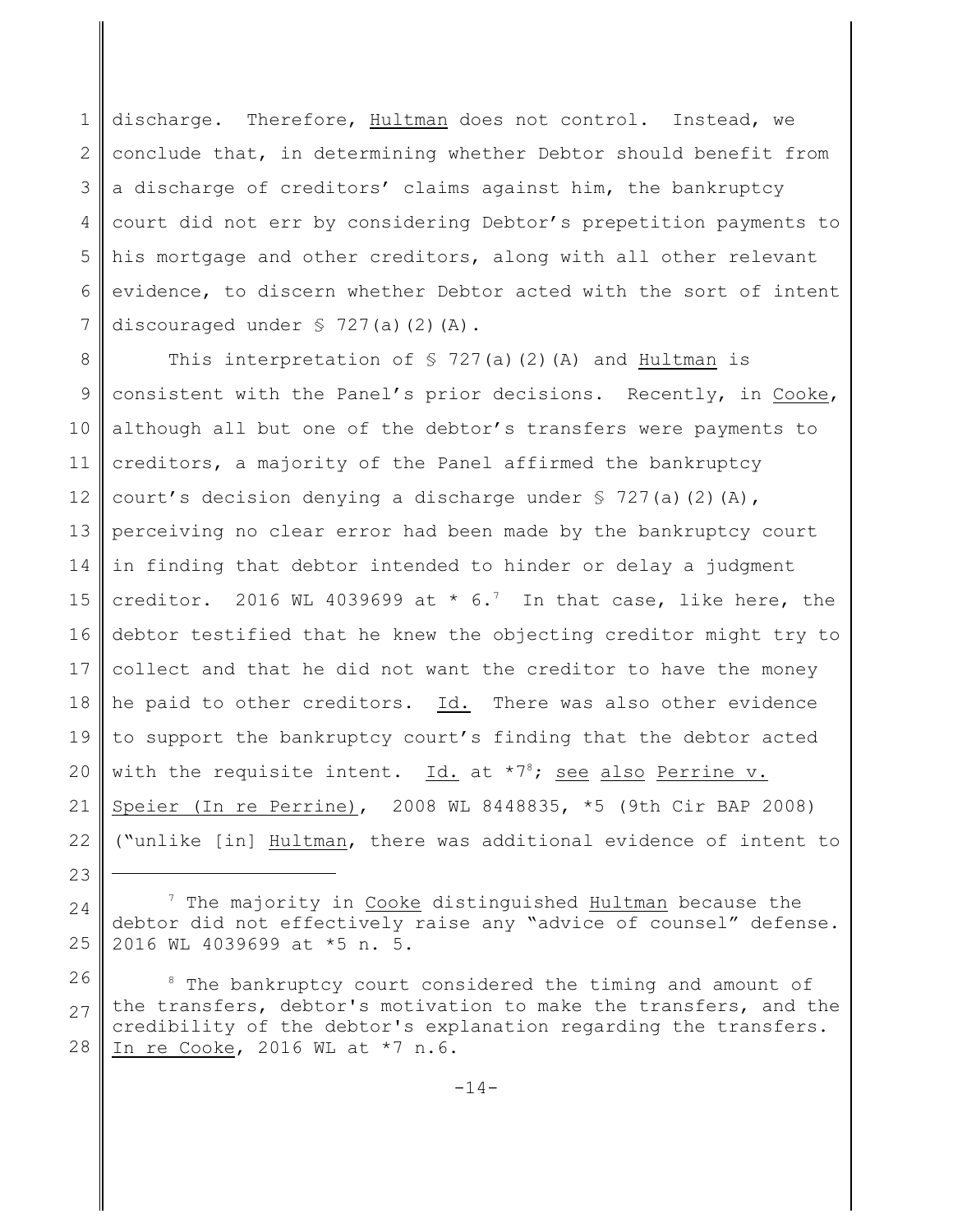1 defraud or delay . . . .").

2 3 4 5 6 7 Of course, the Cooke decision was not unanimous, and Debtor urges us to adopt the position taken in the dissent. But the dissent specifically acknowledges that its "analysis is independent of the bankruptcy court's finding of intent." Id. at \*14. Thus, the dissent's reasoning in Cooke is inapplicable under the facts in this case.

8 9 10 11 12 For these reasons, the Panel concludes that the bankruptcy court committed no legal error and properly considered the transfers made by Debtor to some of his creditors, with other relevant evidence, to determine his intent to hinder or delay a creditor.

13 14

## **2. Transfer of Community Property from Debtor's CNB Account to Wife's CNB Account**

15 16 17 18 19 20 21 22 23 24 25 26 27 In a similar vein to his first argument, relying on Gill v Stern (In re Stern), 345 F.3d 1036 (9th Cir. 2003), Debtor argues that the bankruptcy court erred, as a matter of law, by considering Debtor's transfer of funds from the non-exempt Joint and Debtor's CNB Accounts to the exempt Wife's CNB Account as evidence that he "crossed the line" between acceptable and prohibited pre-bankruptcy planning. The bankruptcy court considered Stern, and concluded that, although a debtor's prebankruptcy transactions converting non-exempt assets to exempt assets may not be fraudulent in isolation, such transfers could support a denial of discharge if accompanied by a subjective intent to hinder, delay, or defraud a creditor. The Panel agrees.

28

In Stern, the Ninth Circuit examined whether a transfer was

 $-15-$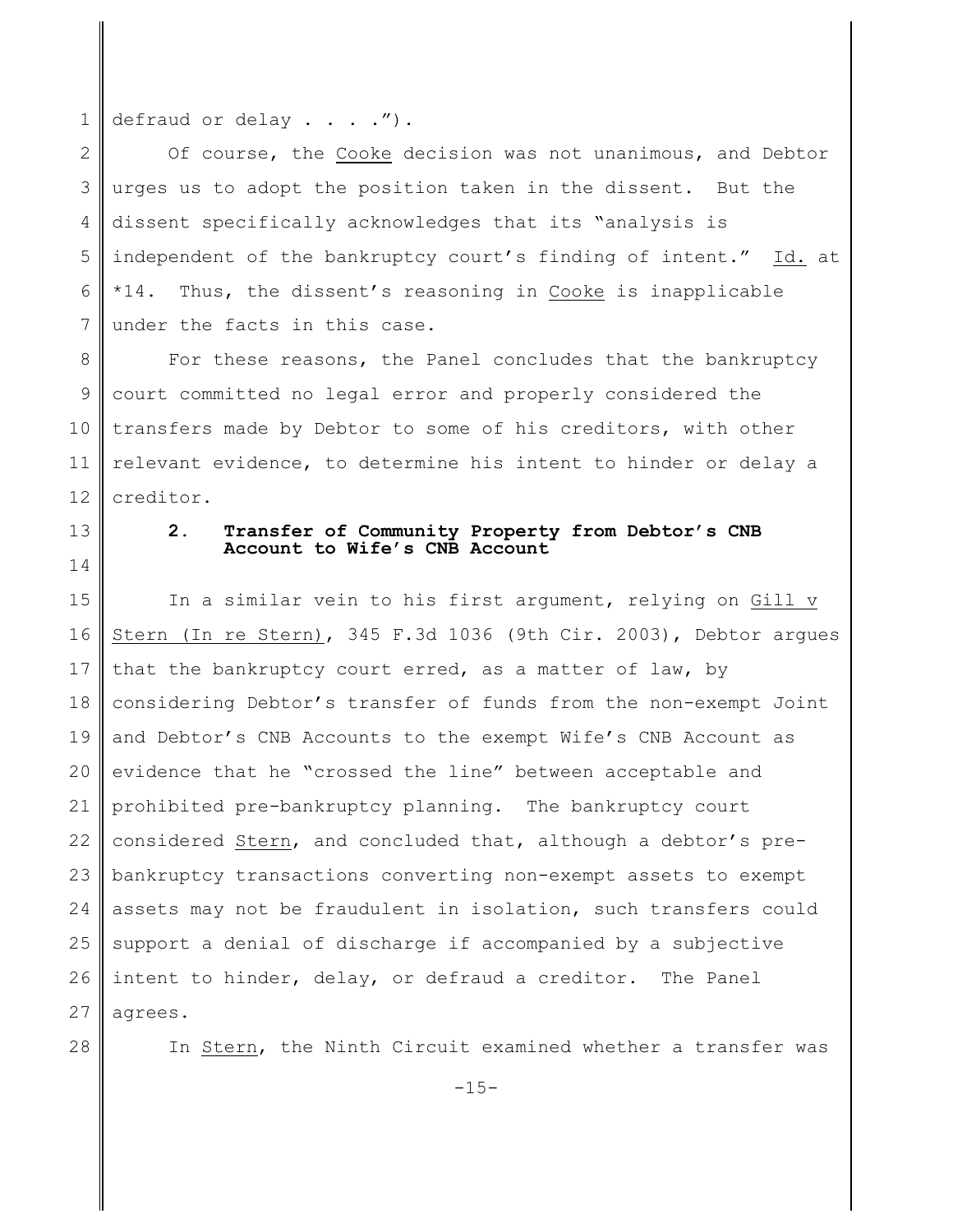1 2 3 4 5 6 7 8 9 10 11 12 13 14 15 fraudulent for purposes of determining whether the debtor could claim an exemption in the funds transferred. 345 F.3d at 1042–1044. "[T]he principle evidentiary inference relied upon by the Trustee [was] that non-exempt assets were converted to exempt assets immediately prior to bankruptcy." Stern, 345 F.3d at 1044. The Ninth Circuit held that "this inference is insufficient as a matter of law to establish a fraudulent transfer." Id. (citing Wudrick v. Clements, 451 F.2d 988, 989 (9th Cir. 1971) ("the purposeful conversion of non-exempt assets to exempt assets on the eve of bankruptcy is not fraudulent per se.")) To Debtor, this means that a bankruptcy court cannot consider the conversion of nonexempt assets to exempt status as evidence of an intent to hinder or delay a creditor under  $$ 727(a)(2)(A).$  But Stern is distinguishable when compared to the facts of this case.

16 17 18 19 20 21 22 23 Of course, Stern was not a denial of discharge case; and it only considered whether the debtor acted with fraudulent intent, not the intent to hinder or delay a creditor at issue here. Furthermore, the debtor's transfer in Stern was between two exempt retirement accounts, there was no direct evidence probative of intent, and the circumstantial evidence was little more than the timing of the transfer in question. Beverly, 374 B.R. at 241 (summarizing Stern, 345 F.3d 1036).

24 25 26 27 28 In contrast, in this contest, Debtor's transfers effectively converted assets from non-exempt to exempt status, there is direct evidence probative of intent, including Debtor's own testimony about his pre-bankruptcy intentions, and the circumstantial evidence of Debtor's intent goes beyond the timing

 $-16-$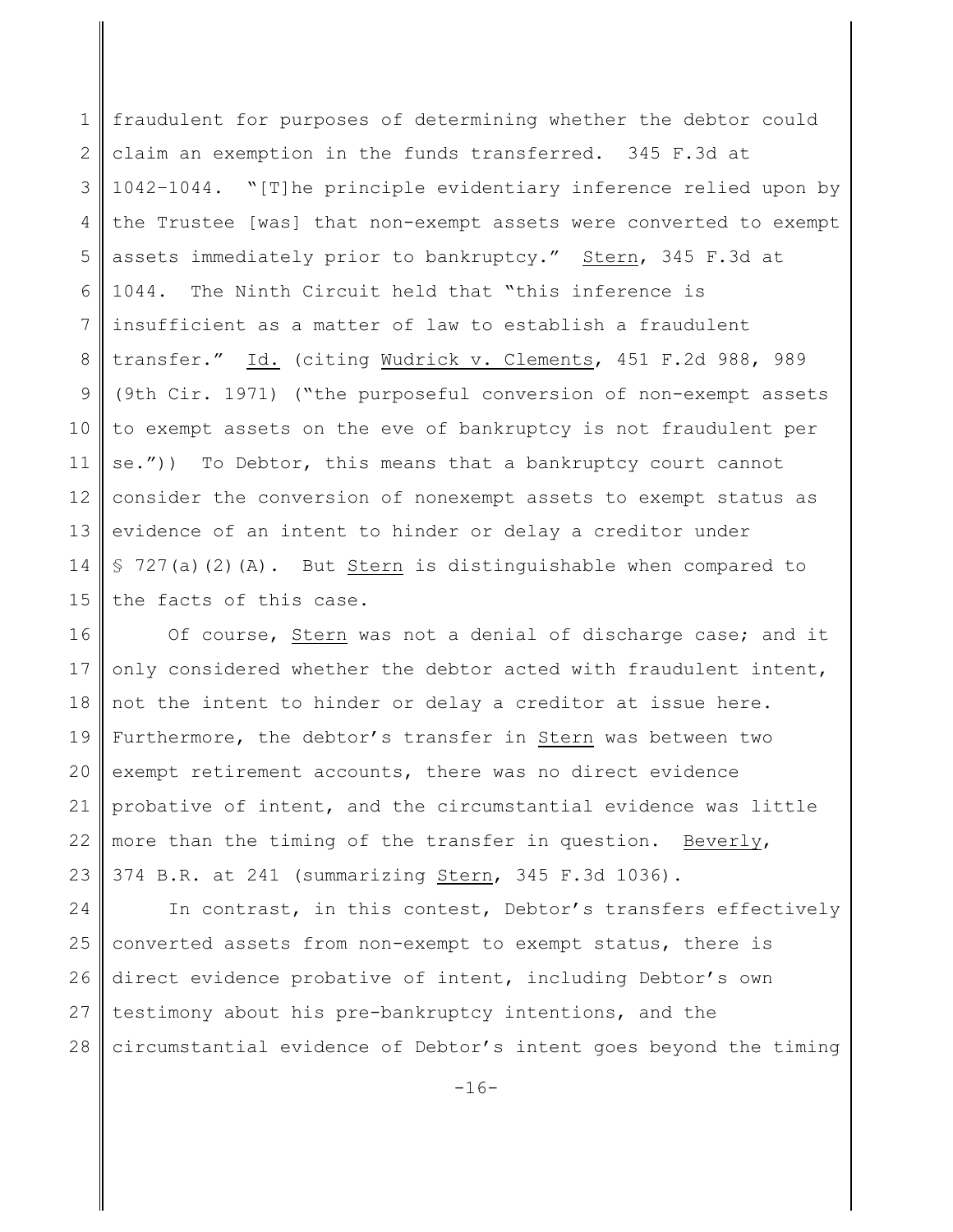1 of the transfers.

2 3 4 5 6 7 8 9 10 11 12 13 14 The discharge denial analysis in Beverly is more on point than Stern. Indeed, the Panel published Beverly "to dispel the myth that the toleration of bankruptcy planning for some purposes insulates such planning from all adverse consequences—it does not." 374 B.R. at 226. There, a lawyer, anticipating a large judgment on community debt, employed a marital settlement agreement to transfer virtually all of the couple's non-exempt assets to his soon-to-be former wife, in exchange for her relinquishment of the exempt assets that their creditors could not reach. Id. at 227. In reversing the bankruptcy court's decision to not deny the debtor's discharge, the BAP held the bankruptcy court had "overstat[ed] the effect of exemption planning". Id. at 244.

15 16 17 18 19 20 21 22 23 24 25 26 27 28 In Beverly, the Panel recognized that certain types of bankruptcy planning is permissible but observed that "the existence of intent to hinder, delay, or defraud creditors nevertheless may warrant denial of discharge." Id. at 245 (citing Smiley v. First Nat'l Bank of Belleville (In re Smiley), 864 F.2d 562, 568 (7th Cir. 1989); Norwest Bank Nebraska, N.A. v. Tveten, 848 F.2d 871, 874–76 (8th Cir. 1988); First Texas Savings Ass'n, Inc. v. Reed (In re Reed), 700 F.2d 986, 990–92 (5th Cir. 1983)). It further explained that while the line between legitimate bankruptcy planning and a prohibited intent to defraud a creditor is difficult to draw, "two things are certain about the line." Id. First, "denial of discharge involving exemption planning requires that there be evidence other than the mere timing of the transformation of property from non-exempt to

 $-17-$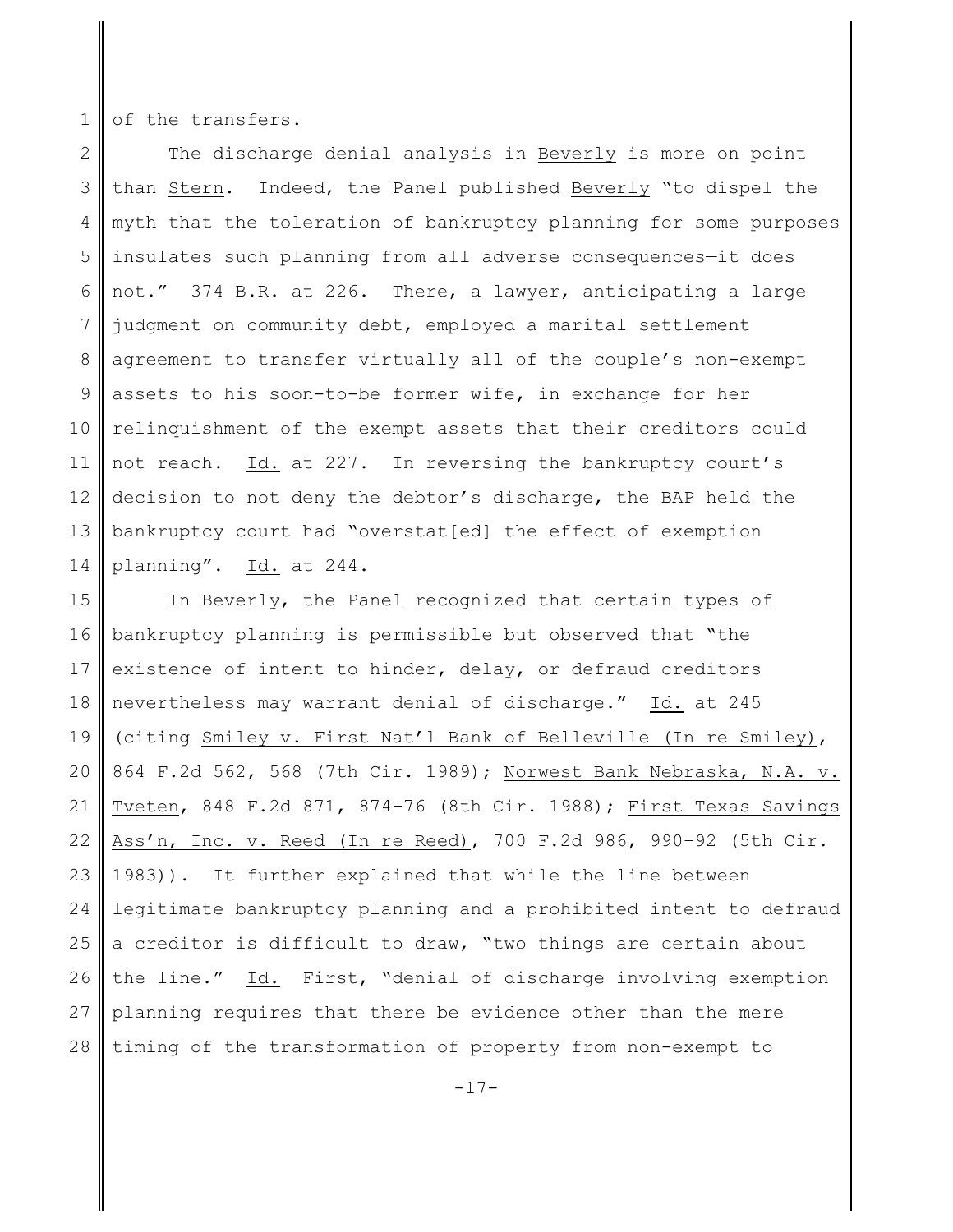1 2 exempt status." Id. And "[s]econd, there is a principle of 'too much.'" Id.

3 4 5 6 7 8 9 10 11 12 13 14 15 16 17 Contrary to Debtor's position here, as explained in Beverly, bankruptcy courts can properly rely on the debtor's conversion of non-exempt assets to exempt status, in conjunction with additional evidence of a debtor's intent, to support a denial of discharge under § 727(a)(2)(A). Here, relying on Beverly, the bankruptcy court identified evidence other than Debtor's transformation of property from non-exempt to exempt, and the timing thereof, to support its findings about Debtor's intent. Because of this, it did not err, as a matter of law, in finding that Debtor's bankruptcy planning was "too much" and supported a denial of discharge. Debtor argues that Beverly is "distinguishable for the candor in which the debtor expressed his intent to hinder, delay or defraud his creditors." Debtor's Br. at 45. But regardless of the extent of the facts in Beverly, the legal principles announced in that decision hold true here.

18

# **3. Totality of Circumstances**

19 20 21 22 23 24 25 26 27 28 In isolation, many of the Debtors' transfers may seem to have been benign. However, in considering the totality of the circumstances, the bankruptcy court found that Debtor crossed the line from permissible prebankruptcy transactions to making prohibited transfers with an intent to hinder or delay a creditor. Debtor argues the bankruptcy court erred in its ultimate conclusion because "every circumstance that forms the 'totality' is flawed and cannot support the judgment that denied [Debtor's] discharge." Reply at 1. But when we examine Debtor's citations of error, we conclude that the bankruptcy court

-18-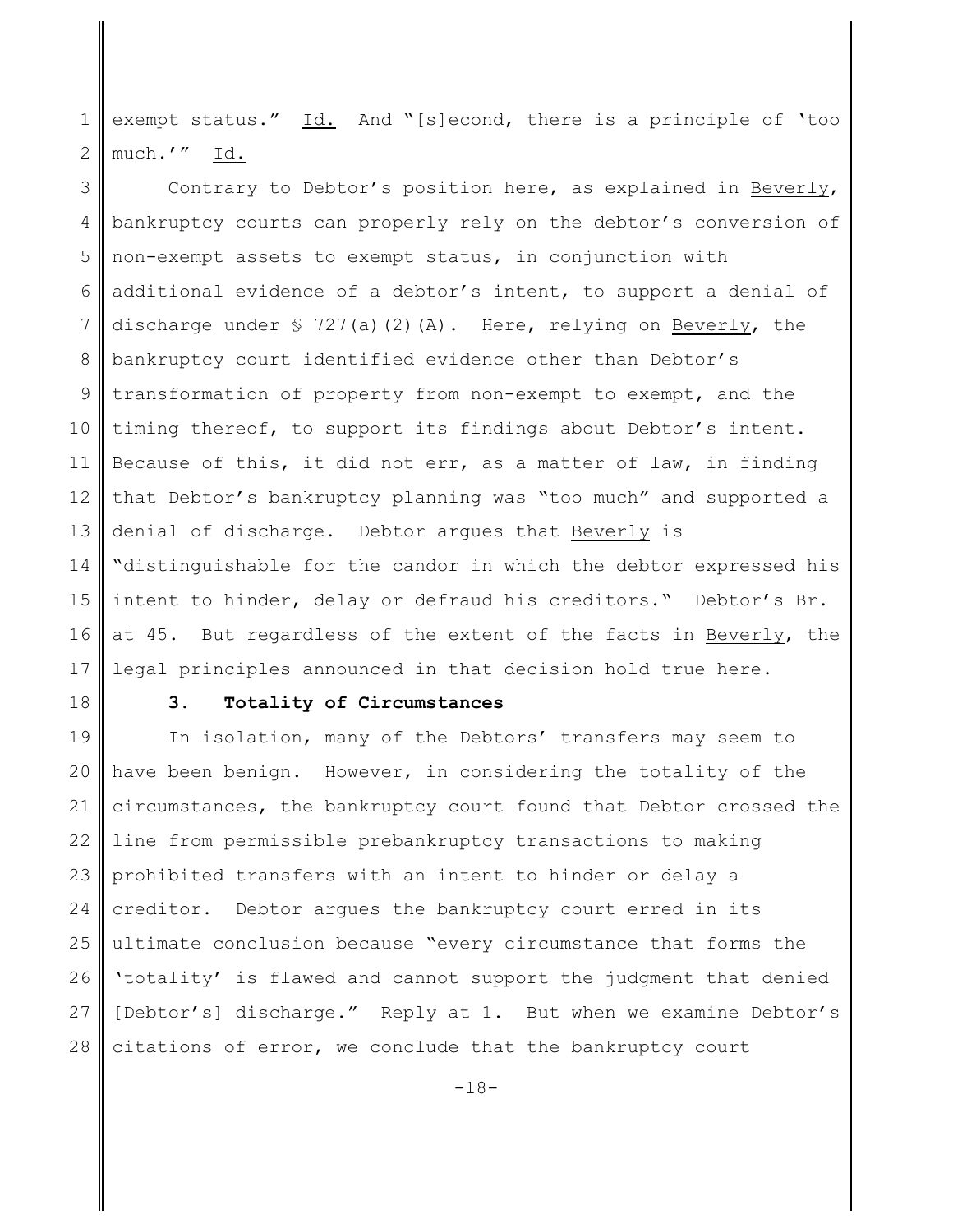1 committed no clear error in finding the facts.

2

# **a. Admissions of Intent**

3 4 5 6 7 8 9 10 11 12 13 14 15 16 17 18 19 20 21 Debtor argues that the bankruptcy court erred by finding his admitted desire to prefer some of his creditors equated to an admission that he intended to hinder or delay a creditor for purposes of  $\frac{1}{2}$  727(a)(2)(A). But, to be accurate, Debtor admitted to more than intending to prefer certain creditors. Debtor explicitly testified that he preferred his mortgage lenders in order to keep funds from JPM and Shustak. Moreover, the bankruptcy court found Debtor's various admissions were only "additional evidence of his intent" to hinder or delay his creditors and also rested its decision on additional circumstantial evidence such as the timing and quantity of the prepayments, as well as their irregular nature and the fact that they were not yet legally due. It also took exception to the fact that the funds used to prepay the mortgage lenders originated from the equity in the Property that was available to creditors until it was monetized through the refinancing. Thus, the bankruptcy court properly considered Debtor's admissions as support of its finding of Debtor's intent to hinder or delay a creditor.

22 23 24 25 26 27 28 Debtor further argues his fear of Shustak's future unscrupulous collection actions were well founded and cannot support a finding that he intended to hinder or delay a creditor. But given the record, his supposed fear does not persuade the Panel that the bankruptcy court erred in finding he intended to hinder or delay Shustak's efforts to collect, both scrupulous and unscrupulous.

-19-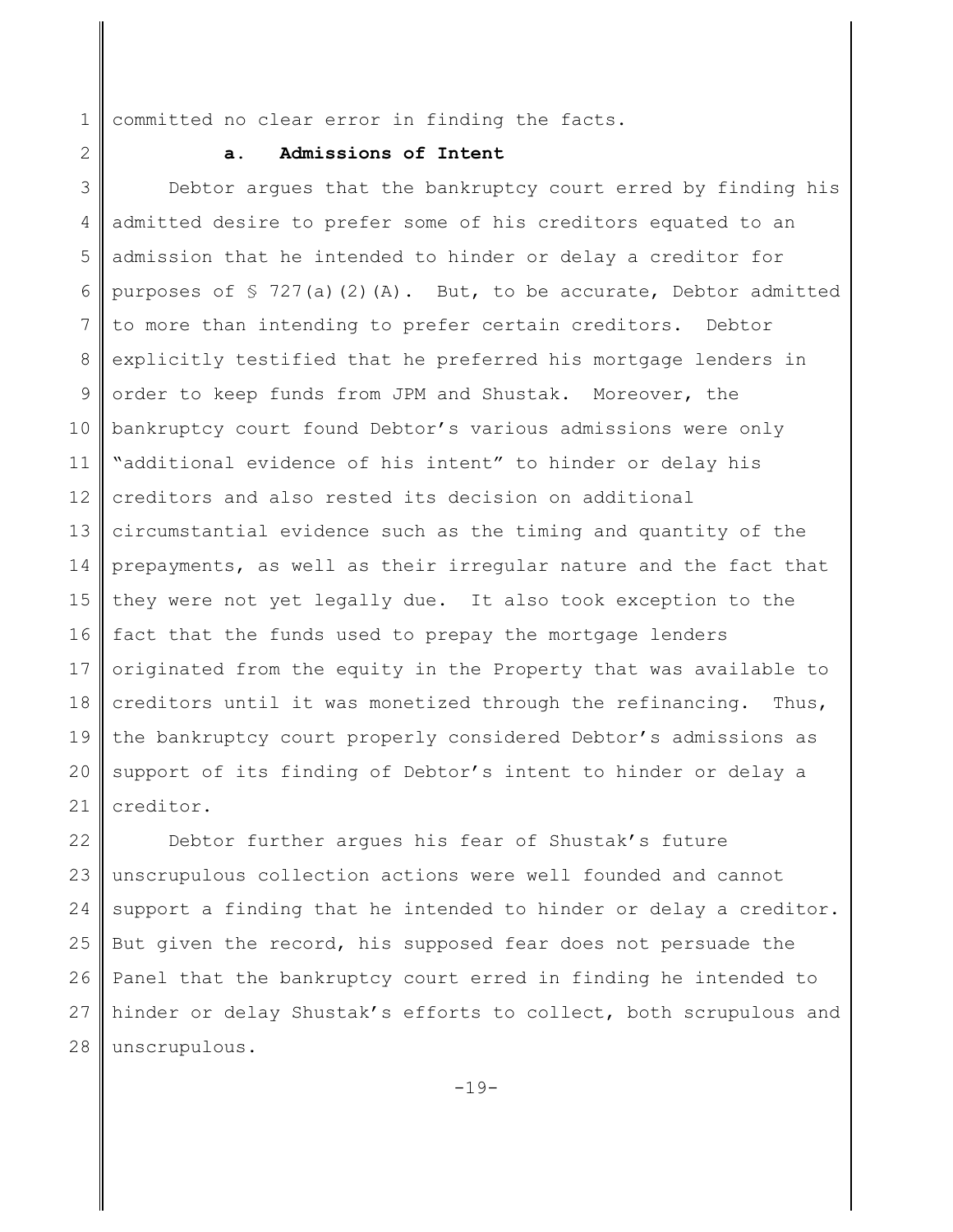1

### **b. Debtor's Meeting with Woods**

2 3 4 5 6 Debtor argues that the bankruptcy court erred by relying on his meeting with attorney Woods as evidence of his intent, because the meeting preceded any of the critical transfers, and any intent he had at the time of that meeting was vitiated before he made those transfers.

7 8 9 10 11 12 13 14 15 16 17 18 19 20 But recall, bankruptcy courts may rely on a debtor's course of conduct, or other circumstantial evidence, to infer intent to hinder or delay a creditor. In re Woodfield, 978 F.2d at 618; In re Beverly, 374 B.R. at 243. Here, the bankruptcy court was not relying on Debtor's intent in meeting with Woods alone as sufficient to support a finding of his intent to hinder or delay a creditor. Rather, it found that the timing of Debtor's meeting with Woods, together with Debtor's knowledge and planning in doing so, was "additional evidence" that supported a finding of Debtor's intent to hinder or delay a creditor, particularly in prepaying his home loan lenders. In sum, the bankruptcy court appropriately relied on Debtor's intent in meeting with Woods as circumstantial evidence to supports its finding of Debtor's intent at the time he made the transfers to his creditors.

21

# **c. Refinancing**

22 23 24 25 26 27 28 The bankruptcy court found that, through refinancing, Debtor extracted almost \$250,000 from equity in the Property, depleting almost all of it, and shielding the equity that exceeded the limited \$100,000 homestead exemption. Debtor argues that the fact that he likely over-encumbered the Property via the refinancing should not be held against him because he believed the Property was worth more than the amount he borrowed when he

 $-20-$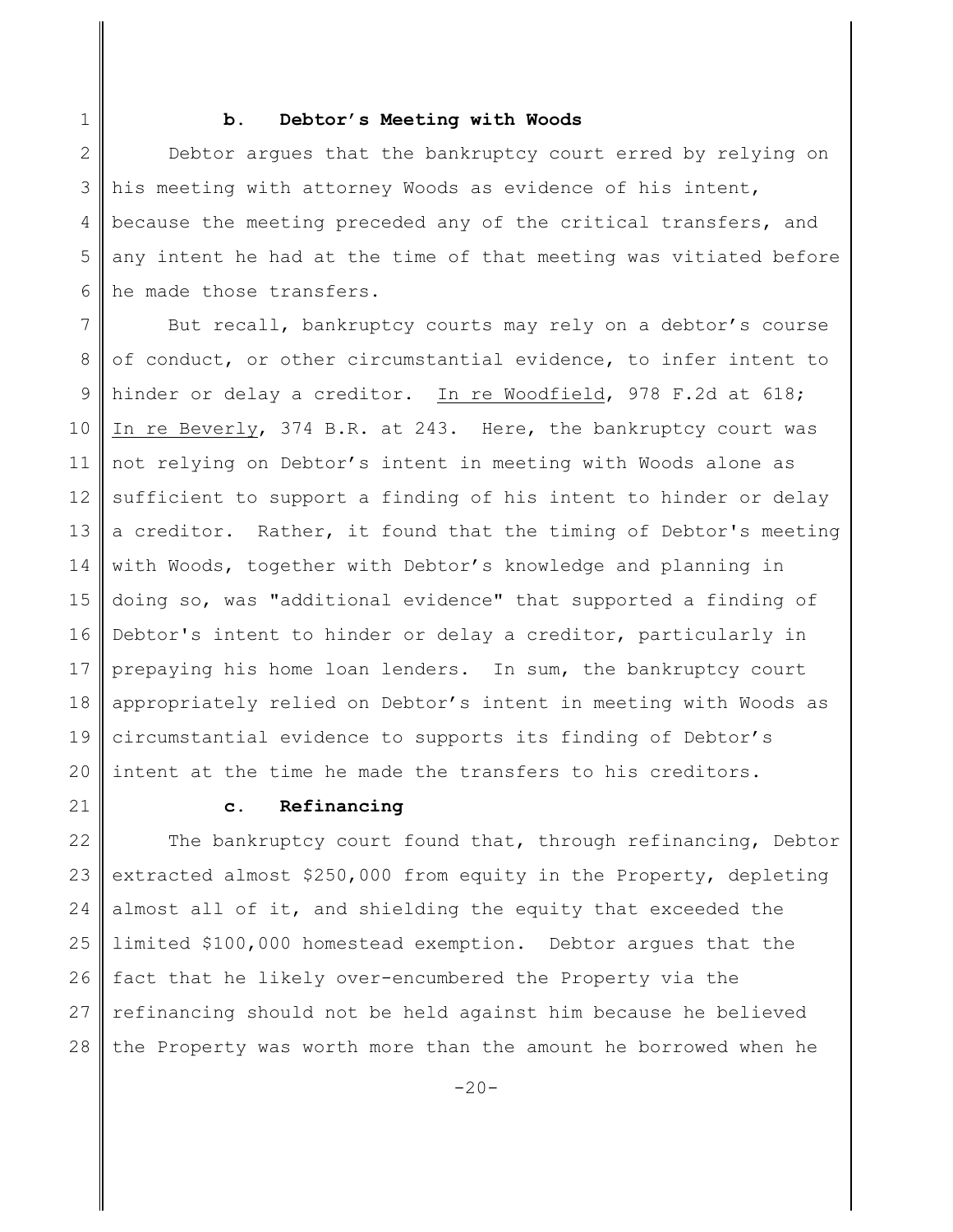1 2 3 4 5 6 7 8 refinanced. But the bankruptcy court's findings show that it gave Debtor's version of the facts little weight. The bankruptcy court did not err in doing so. The Panel gives great deference to the bankruptcy court's determination of Debtor's credibility. Additionally, the limited amount of the new second mortgage loan and Debtor's admission that traditional lenders had declined to extend credit to him for a second mortgage support such a finding.

9 10 11 12 13 14 15 16 17 18 Debtor also argues his intent in refinancing was not to hinder or delay his creditors, but that he only intended to limit his dependence on the IRAs while he survived during the arbitration with JPM. But even if this was one reason Debtor refinanced, his intent to hinder or delay a creditor still warrants denial of discharge "notwithstanding any other motivation" for the transfer. In re Adeeb, 787 F.2d at 1343 (holding the intent to hinder or delay warrants denial of discharge "notwithstanding any other motivation" for the transfer).

19 20 21 22 For these reasons, the bankruptcy court did not err in finding that refinancing the Property supported a finding of Debtor's intent to hinder or delay a creditor and denial of his discharge.

23

## **d. The Transfers to Wife's CNB Account**

24 25 26 27 28 Debtor next argues the bankruptcy court erred in considering his transfer of funds from his bank account to his wife's bank account as evidence of an intent to hinder or delay his creditors because it "overlooked" the fact that his wife had a community property interest in the funds in his account and the

-21-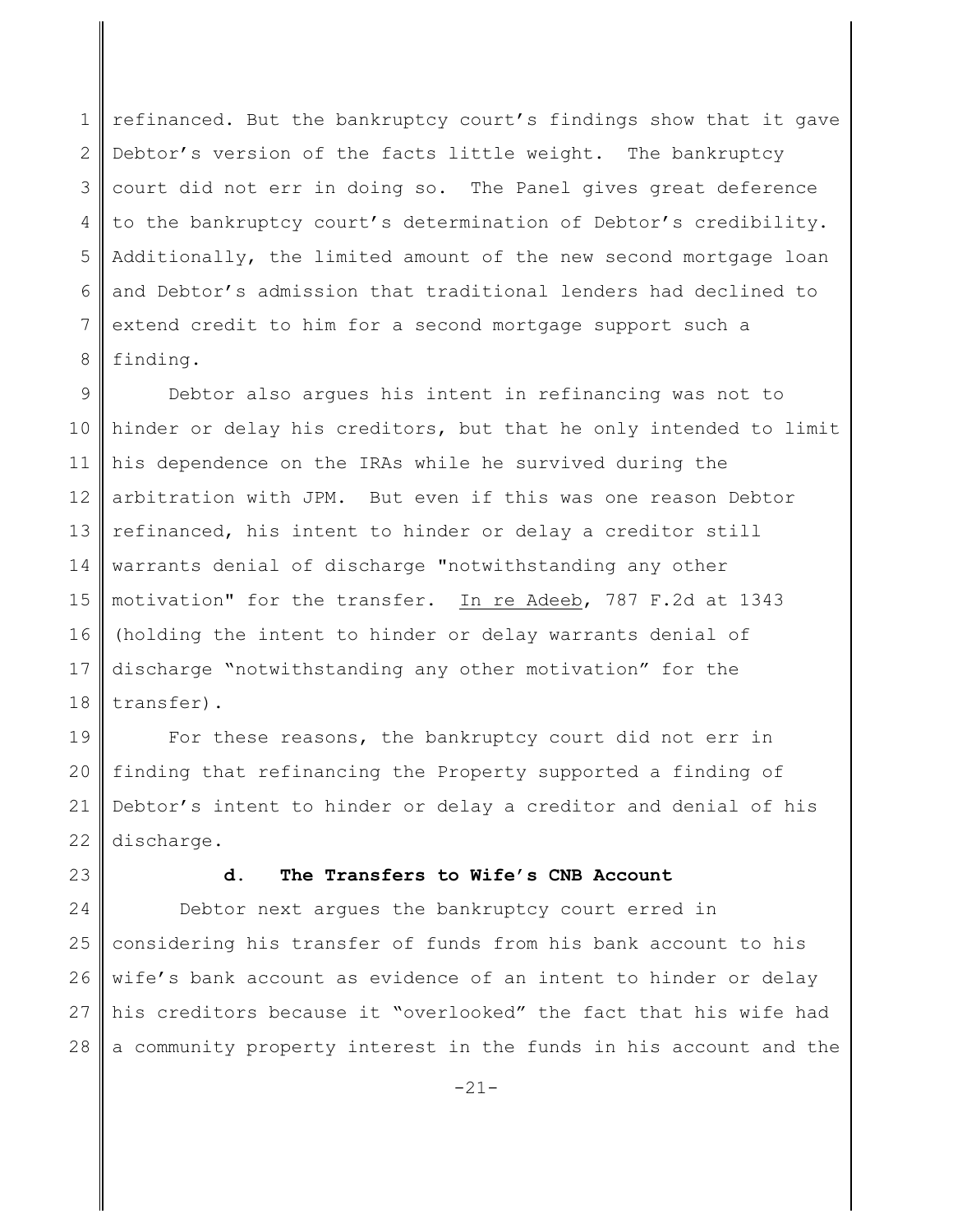1 community estate will remain liable for his debts.

2 3 4 5 6 7 8 9 10 11 12 In addressing a similar argument the bankruptcy court found that even though Debtor had a community property interest in Wife's CNB Account, and that creditors could potentially collect the funds transferred to that account, Debtor intended these transfers to make it difficult for his creditors to collect by putting the funds out of his name and into his wife's name and control. Furthermore, although Debtor testified the \$86,0009 that was transferred from Debtor's CNB Account to Wife's CNB Account was used to pay "customary bills," the bankruptcy court found that  $$61,000^{10}$  of it was disbursed for the benefit of Debtor and his wife.

13 14 15 16 17 18 19 These findings are supported by the record and similarly defeat Debtor's present argument. Although Debtor's creditors may have the option of collecting through his wife's joint liability, they would nonetheless be hindered and delayed in doing so when compared to collecting directly from him. As such, the bankruptcy court did not err in finding Debtor made these transfers with the intent to hinder or delay a creditor.

20

23

# **e. The Transfers to Clownputsch and Friends**

21 22 In response to statements in JPM's brief, Debtor argues that the transfer of funds to his friends and the Clownputsch Account

27 28  $10$  This is the difference between the \$86,000 transferred to Wife's CNB Account and the \$25,000 remaining in Wife's CNB Account as of the petition date.

<sup>24</sup> 25 26 <sup>9</sup> This amount includes the \$18,000 transferred after the arbitration hearing, the \$51,000 transferred after the FINRA award was entered against him, and the \$17,000 transferred on the eve of bankruptcy.